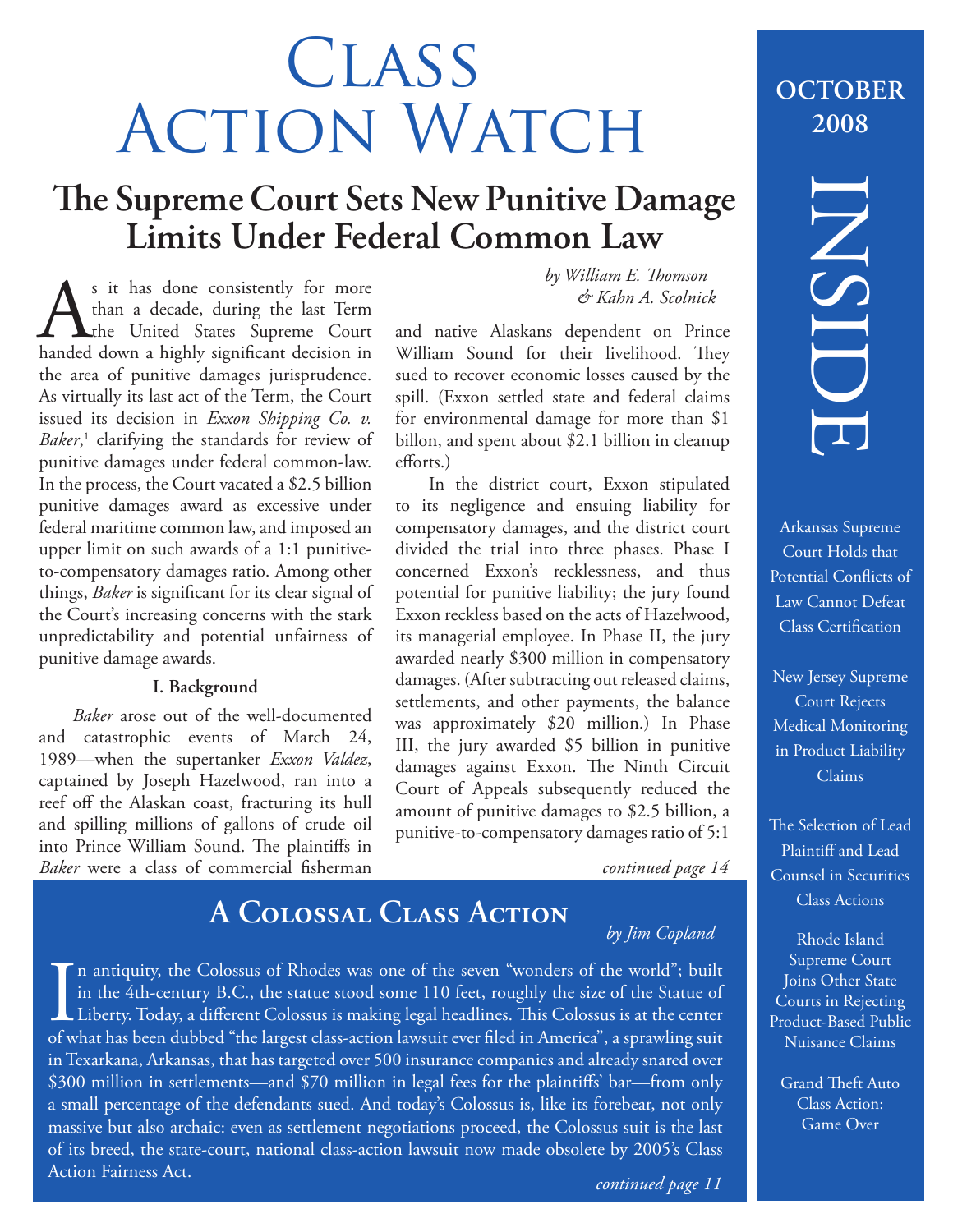# **FROM THE EDITOR**

The Federalist Society publishes *Class Action Watch*<br>periodically to apprise both our membership and the public at large of recent trends and cases in class action litigation that merit attention.

Defined as a civil action brought by one or more plaintiffs on behalf of a large group of others who have a common interest, the class action lawsuit is both criticized and acclaimed. Critics say that such actions are far too beneficial to the lawyers that bring them; in that the attorney fees in settlements are often in the millions, while the individuals in the represented group receive substantially less. Proponents of the class action lawsuit see them as a mechanism to consolidate and streamline similar actions that would otherwise clog the court system, and as a way to make certain cases attractive to plaintiffs' attorneys.

Future issues of *Class Action Watch* will feature other articles and cases that we feel are of interest to our members and to society. We hope you find this and future issues thought-provoking and informative. Comments and criticisms about this publication are most welcome. Please e-mail: info@fed-soc.org.

# **Arkansas Supreme Court Holds That Potential Conflicts** of Law Cannot Defeat Class Certification

The Arkansas Supreme Court recently held in<br>*General Motors Corporation v. Bryant*<sup>1</sup> that any<br>potential choice-of-law determination and<br>application cannot defeat a class certification where there General Motors Corporation v. Bryant<sup>1</sup> that any potential choice-of-law determination and application cannot defeat a class certification where there are common questions concerning the defendant's alleged wrongdoing that must be resolved for all class members. Thus, in such situations, conducting a choice-of-law analysis is not required prior to certification.

### *A. Complaint/Circuit Court Findings*

Bryant filed a first amended class-action complaint in which he alleged that 4,000,000 pickup trucks and sport utility vehicles, model years 1999 through 2002, were equipped with defectively designed parking brakes. Specifically, Bryant alleged that the vehicles

contain parking brakes whose linings, due to a defectively high force spring clip, do not adequately float inside the parking break drums. This failure, alone, is problematic and arms Plaintiff and Class members. But inadequate lining float, by GM's own admission, also causes the parking breaks to "self-energize" and experience excessive lining wear after only 3,500 to 6,000 miles in use.<sup>2</sup>

According to Bryant, General Motors discovered the defect in late 2000 and redesigned the defective clip in October 2001, but withheld admission of responsibility for the defect from dealers until January 28, 2008. Consequently, General Motors avoided paying millions of dollars in warranty claims. Bryant further alleged that General Motors recalled manual-transmission trucks with the defective parking breaks sometime in 2005; however,

*by Jimmy Cline*

the recall only involved approximately 60,000 vehicles and did not include the nearly 4,000,000 automatic transmission vehicles owned by him and the members of the class.3

Bryant alleged the following causes of action: breach of express warranty, breach of implied warranty of merchantability, violation of the Magnuson-Moss Warranty Act, unjust enrichment, and fraudulent concealment/failure to disclose. Bryant sought damages in the amount necessary to remedy the defective parking breaks, or, alternatively, disgorgement and restitution. The circuit court held a hearing on a motion for class certification filed by Bryant and concluded in a fiftyone page order that Bryant had satisfied each of the class certification requirements under Ark. R. Civ. P. 23, including numerosity, commonality, typicality, adequacy, predominance, and superiority.<sup>4</sup> The circuit court defined the class as follows:

"Owners" or "subsequent owners" of 1999-2002 1500 Series pickups and utilities originally equipped with an automatic transmission and a PBR 210x30 Drum-in-Hat parking brake system utilizing a high-force clip retainer [footnote omitted], that registered his vehicle in any state in the United States.<sup>5</sup>

### *B. Arkansas Supreme Court Holding-Majority Opinion*

The primary issue on appeal was General Motor's challenge to the applicable choice-of-law. More on point, General Motors contended that the circuit court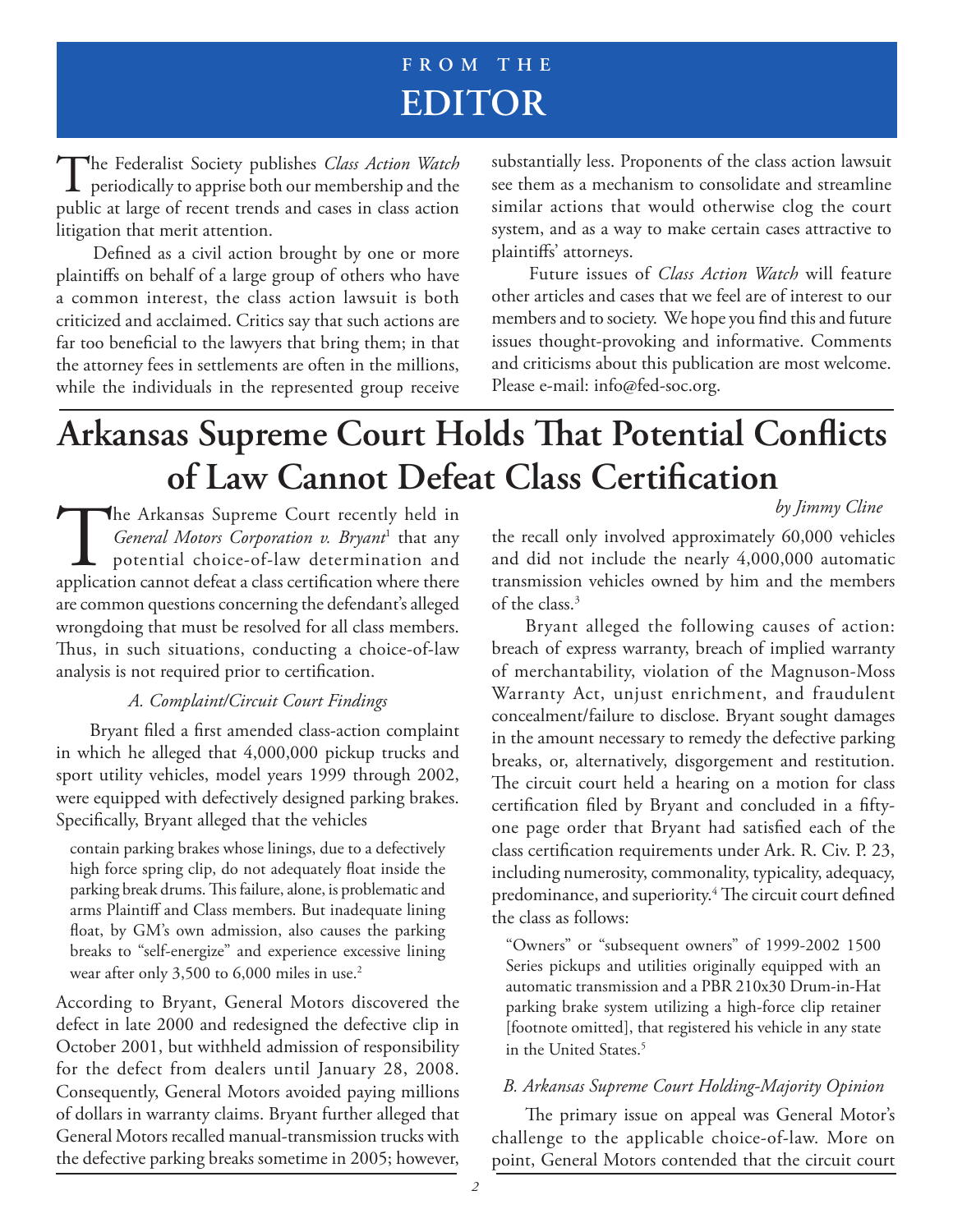abused its discretion by certifying the class because the significant variations among the fifty-one motor-vehicles product-defect laws defeated predominance. According to General Motors, such variations required the circuit court to conduct a choice-of-law analysis prior to certification of the class. The Arkansas Supreme Court's inquiries, therefore, were whether there was a predominating question that could be answered before determining any individual issues and whether the circuit court was required to conduct a choice-of-law analysis prior to certification. $^6$ 

Turning to the court's first inquiry, the court held that there was a predominating question; specifically, "[w]hether or not the class vehicles contain a defectively designed parking brake system and whether or not General Motors concealed that defect[.]"7 To further address this issue, the court discussed at length one of its prior opinions, Security Benefit,<sup>8</sup> a class action that involved thirty-nine states relative to novation. In that case, the Arkansas Supreme Court held that "resolution of the common questions of law or fault would enhance efficiency for all parties, even if the individual claims still remained to be adjudicated[,]" reasoning as follows:

The mere fact that choice of law may be involved in the case of some claimants living in different states is not sufficient in and of itself to warrant a denial of class certification. *And though we are not convinced at this stage that references to the laws of thirty-nine states will be necessary, should it be required, this does not seem a particularly daunting or unmanageable task for the parties or for the trial court*. . Because Arkansas is the home state for First Pyramid and because Arkansas law is the law to be applied under the Master Policy, it is the logical situs for this action. Actions in thirty-nine states, even with considerable joinder, would be inefficient, duplicative, and a drain on judicial resources. Denial of class action status could well reduce the number of claims brought in this matter, but that result is hardly in the interest of substantial justice.<sup>9</sup>

 Furthermore, the Arkansas Supreme Court cited *FirstPlus Home Loan Owner*, <sup>10</sup> a case where the court stated that "the mere fact that choice of law may be involved in the case of some parties living in different states is not sufficient in and of itself to warrant denial of class certification."<sup>11</sup> Notwithstanding the holdings in *Security Benefi t* and *FirstPlus Home Loan Owner*, which "suggested

*continued page 13*

# **The New Jersey Supreme Court Rejects Medical Monitoring in Product Liability Claims**

*by Laurel Harbour*

The New Jersey Supreme Court recently rejected<br>medical monitoring in product liability claims<br>in *Sinclair v. Merck & Co., Inc.*<sup>1</sup> The court's<br>decision reflects the New Jersey legislature's intent to medical monitoring in product liability claims in *Sinclair v. Merck & Co., Inc.*<sup>1</sup> The court's decision reflects the New Jersey legislature's intent to require individuals to have a present physical injury to recover under the New Jersey Products Liability Act.

The *Sinclair* plaintiffs sought to represent a class of individuals who took the pharmaceutical Vioxx for at least six consecutive weeks between May 1999, when the defendant, Merck & Co., introduced the medication, and September 2004, when Merck withdrew it from the market. Plaintiffs made no claim that they had had suffered any adverse effect as a result of taking Vioxx. Nor did they claim that they had an electrocardiogram (EKG) since they began taking the medication. Instead, they claimed to be at enhanced risk of an undiagnosed and unrecognized "silent heart attack" and other latent injuries. They asked that Merck fund a screening program to provide medical diagnostic tests for each member of the proposed class and follow-up with an epidemiologist.

In considering plaintiffs' request to expand medical monitoring to products liability, the court examined the New Jersey legislature's intent in enacting the Product Liability Act (PLA). The legislature "intended... to limit the liability of manufacturers so as to 'balance [] the interests of the public and the individual with a view towards economic reality.'"<sup>2</sup> The court also focused on the legislature's decision regarding the scope of the PLA. The legislature had broadly defined the actions covered by the Act to include "any claim or action brought by a claimant for harm caused by a product, irrespective of the theory underlying the claim."<sup>3</sup> The sole exceptions carved out by the legislature were actions for harm caused by breach of an express warranty and environmental tort actions, which were not relevant to plaintiffs' Vioxx claims. The court concluded that the Act governed plaintiffs' request for medical monitoring of Vioxx consumers.

The court then determined whether the Product Liability Act would permit plaintiffs with no physical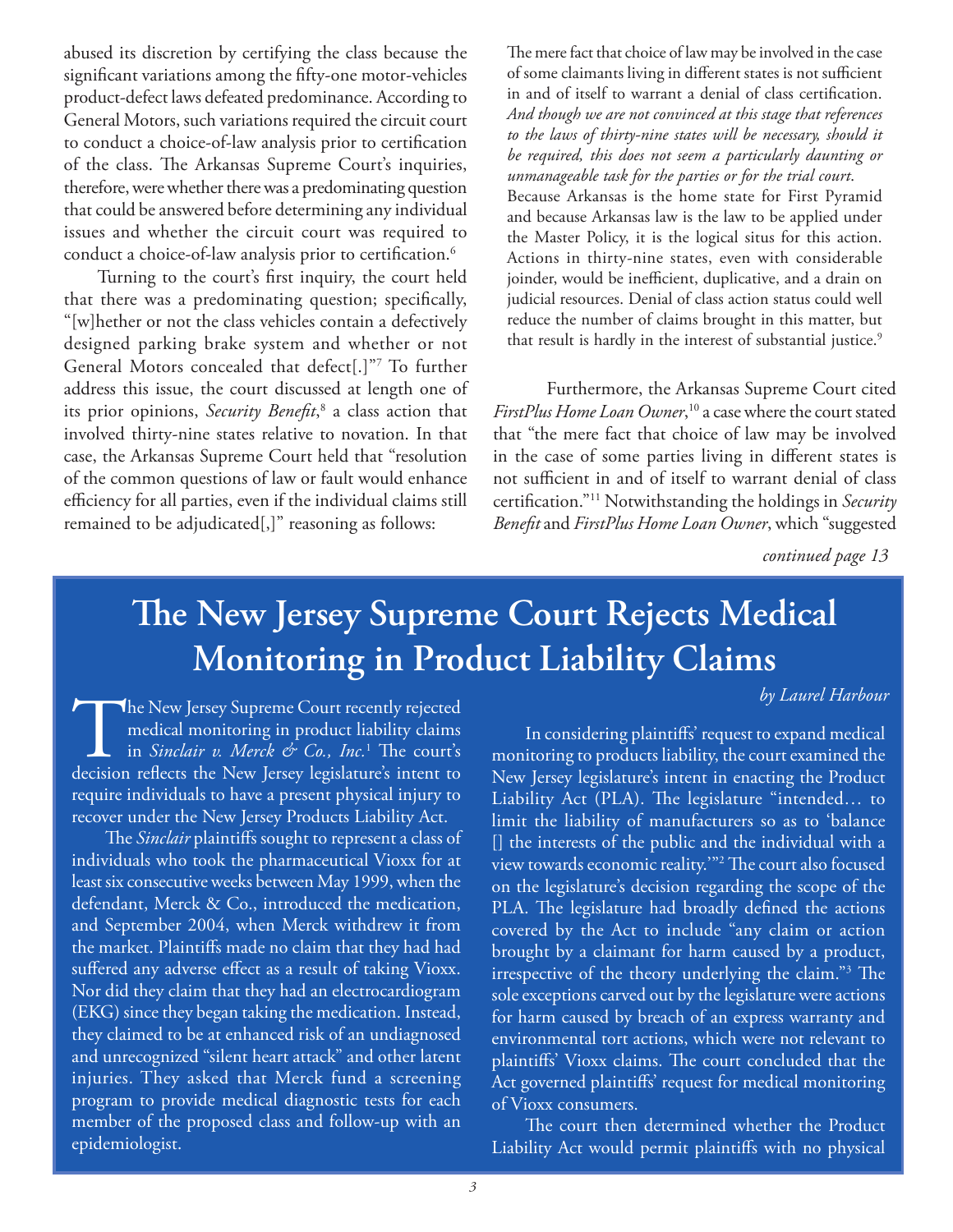injury to recover medical monitoring damages. Under the Act, the legislature defined the harm for which a claimant could recover as "personal physical illness, injury or death."4 In interpreting this statutory language, the court examined the legislature's intent. Before the enactment of the PLA, the New Jersey Supreme Court had required plaintiffs asserting product claims to have a physical injury.5 Nothing in the legislative history of the PLA suggested that the legislature intended to eliminate that physical requirement.<sup>6</sup> The *Sinclair* plaintiffs had not alleged they had a physical injury as a result of taking Vioxx. Accordingly, the court found that their claim for medical monitoring must fail: "Plaintiffs' effort to expand the definition of harm to include medical monitoring is best directed to the Legislature."7

The court also rejected plaintiffs' Consumer Fraud claim. The court pointed out that the legislature had "expressly provided that claims for 'harm caused by a product' are governed by the PLA," regardless of the theory underlying the claims.8 Given this legislative direction, the court ruled that the PLA is "paramount where the underlying claim is for harm caused by a product."<sup>9</sup> Plaintiffs' claim regarding Vioxx fell within the scope of the PLA. Thus, they could not recover under the Consumer Fraud Act.<sup>10</sup>

In rejecting medical monitoring for non-injured product liability claimants in *Sinclair,* the New Jersey Supreme Court joins a growing list of courts which have limited medical monitoring or rejected the theory outright. In *Metro-North Commuter Railroad Company*, the United States Supreme Court rejected the request of an asymptomatic pipe fitter exposed to asbestos in his work place to recover under FELA for medical monitoring.<sup>11</sup> In addition, several state supreme courts which have considered the issue in recent years have rejected medical monitoring.<sup>12</sup> Many other state and federal courts have also rejected the theory in the absence of current injury.<sup>13</sup>

*continued page 20*

# The Selection of Lead Plaintiff and **Lead Counsel in Securities Class Actions**

### *by Lyle Roberts*

The incentives giving rise to the classic 'free rider' phenomenon.... do not evaporate simply because securities are involved. They get overridden because securities lawyers are involved, lawyers who are vying for the chance to take the laboring oar in litigation and the monetary rewards that go with it.... That is perfectly rational from an economic perspective, but, from a public policy perspective, one might question whether the right incentives are yet in place. It is for others to determine the degree to which the Congressional goal of making class action securities cases more client-driven and less lawyer-driven has been realized.<sup>1</sup>

Securities class actions present a continuing dilemma:<br>how to ensure that the cases are being brought for<br>the benefit of investors, rather than lawyers. Two<br>highly publicized legal matters from the past vear shine how to ensure that the cases are being brought for I the benefit of investors, rather than lawyers. Two highly publicized legal matters from the past year shine a spotlight on the issue. The first matter is the criminal prosecution of prominent securities litigators for engaging in a kickback scheme to compensate investors for acting as lead plaintiffs in securities class actions. The prosecution has led to indictments, guilty pleas, monetary settlements, and the introduction of legislation in Congress to address this abuse. The second matter is the \$7.2 billion settlement in the Enron securities litigation, which resulted in the

award of \$688 million in attorneys' fees. The presence of an institutional investor as lead plaintiff, combined with a negotiated fee structure, has led the Enron case to be held up as an example of how the current lead plaintiff process is supposed to work. When a system of selecting lead plaintiffs and lead counsel leads to such disparate results, in these examples even involving some of the same lawyers, it is worth considering whether that system should be changed.

In the Private Securities Litigation Reform Act of 1995 (PSLRA), Congress addressed the issue of selecting lead plaintiffs and lead counsel through procedural reforms designed to encourage institutional investors to act as lead plaintiffs in securities class actions. It was Congress' belief that securities class actions tended to be "lawyer-driven" and would benefit from the participation of institutional investors who had the resources to actively monitor their counsel. The relevant PSLRA provision creates a rebuttable presumption that the investor with the largest financial interest (typically measured by claimed damages) should be appointed the lead plaintiff for the suit. In turn, the lead plaintiff has fairly broad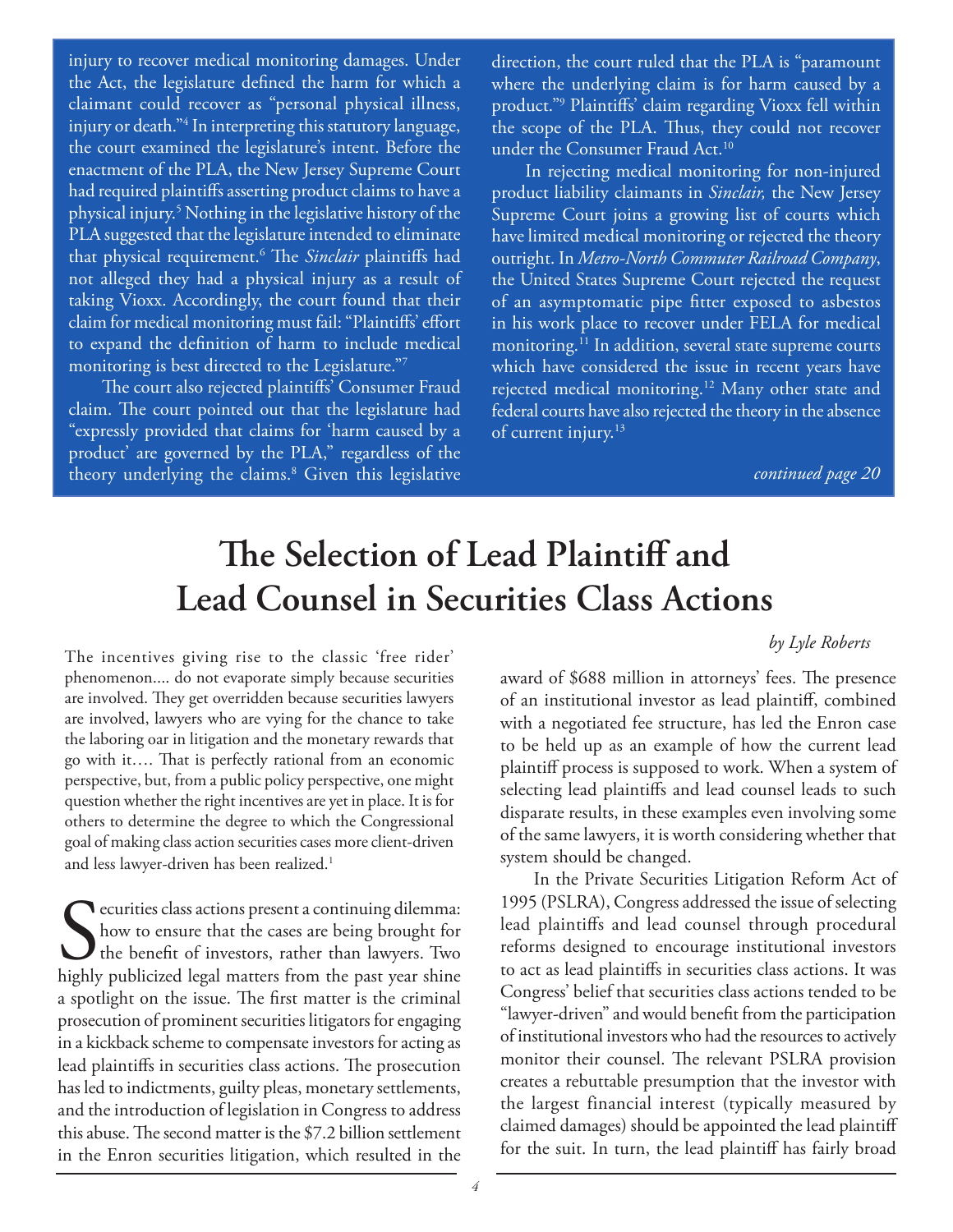discretion in selecting lead counsel.2 To the extent the provision would encourage institutional investors—who usually have the largest stockholdings in public companies and, concurrently, the largest claimed damages—to act as lead plaintiffs, proponents argued that it would lead to less strike suits, lower attorneys' fees, and larger settlements. With the benefit of more than a decade of experience, however, it is now fair to say that the results have been mixed.

It is certainly true that the post-PSLRA participation level of institutional investors as lead plaintiffs in securities class actions has increased. In 1996, 8% of filed cases had large institutional investors as lead plaintiffs.<sup>3</sup> For the last five years, in contrast, about 50% of filed cases each year have had large institutional investors as lead plaintiffs.<sup>4</sup> To the extent that the participation level by large institutional investors has settled in at the 50% level, however, it seems that there is a natural cap.

The vast majority of the institutional investors who agree to act as lead plaintiffs are public and labor pension funds. So why is there only a 50% participation rate and why do only certain institutional investors take on the job? Institutional investors face a number of significant disincentives to becoming a lead plaintiff, including the cost of monitoring the actions of lead counsel (for which the lead plaintiff is rarely compensated beyond out-of-pocket expenses), the lack of information about a case at the early stages of litigation, and the possibility of jeopardizing commercial relationships.<sup>5</sup> While private financial services firms (e.g., banks, mutual funds, and insurance companies) appear to find these disincentives overwhelming, many public and labor pension funds do not.

One can imagine as least three possible reasons for this difference. First, public and labor pension funds often view participation in securities class actions as a public service that draws favorable attention to the entity and its officials for "cleaning up corporate America." Second, public and labor pension funds do not offer financial services to the business community and, therefore, are generally unconcerned about the possibility of jeopardizing commercial relationships. Finally, and more ominously, public and labor pension funds may be susceptible to "payto-play" practices in which plaintiffs' law firms provide campaign contributions or other financial incentives to the controlling official(s) of a pension fund in return for the fund's agreement to act as a lead plaintiff.<sup>6</sup>

*continued page 18*

# **Rhode Island Supreme Court Joins Other State Courts in Rejecting Product- Based Public Nuisance Claims**

 $\prod_{a<sub>s</sub>$ n July, the Supreme Court of Rhode Island issued a landmark decision that rejected the highest profile effort to date to turn public nuisance theory into a "super tort" that would circumvent the well-settled requirements of products liability law. In *State of Rhode Island v. Lead Industries, Ass'n., Inc.,*<sup>1</sup> the state's attorney general, in coordination with private contingency fee lawyers, sued former manufacturers of lead pigment for current hazards associated with deteriorated lead paint in homes. The trial court allowed the novel theory, and the subsequent trial resulted in a verdict for the state. The supreme court's ruling on the defendants' appeal was closely watched by courts, attorneys general, and other legal observers around the country to determine if this new legal theory would gain traction.

In addition to the public nuisance claim, the Rhode Island Supreme Court reviewed two other issues: whether the attorney general can retain outside counsel under a contingency fee to prosecute such a lawsuit, and a successor liability issue related to one of the defendants. This article will focus on the public nuisance and contingency fee

### *by Mark A. Behrens & Frank Cruz-Alvarez*

issues addressed by the court.

Public Nuisance. The court held that the trial judge erred when it denied the defendants' motion to dismiss the public nuisance claim because the trial court applied a definition of public nuisance theory that was not in accord with long-standing Rhode Island precedent. The Rhode Island Supreme Court found that in order for the state to assert and maintain a claim for public nuisance against these defendants, the state must plead and prove sufficient facts to establish four key elements: "(1) an unreasonable interference; (2) with a right common to the general public; (3) by a person or people with control over the instrumentality alleged to have created the nuisance when the damage occurred; and  $(4)$  causation."<sup>2</sup>

The court spent most of its analysis on the elements of "public right" and "control." First, the court found that the state failed to establish "that defendants' conduct interfered with a public right as that term has been understood in the law of public nuisance."<sup>3</sup>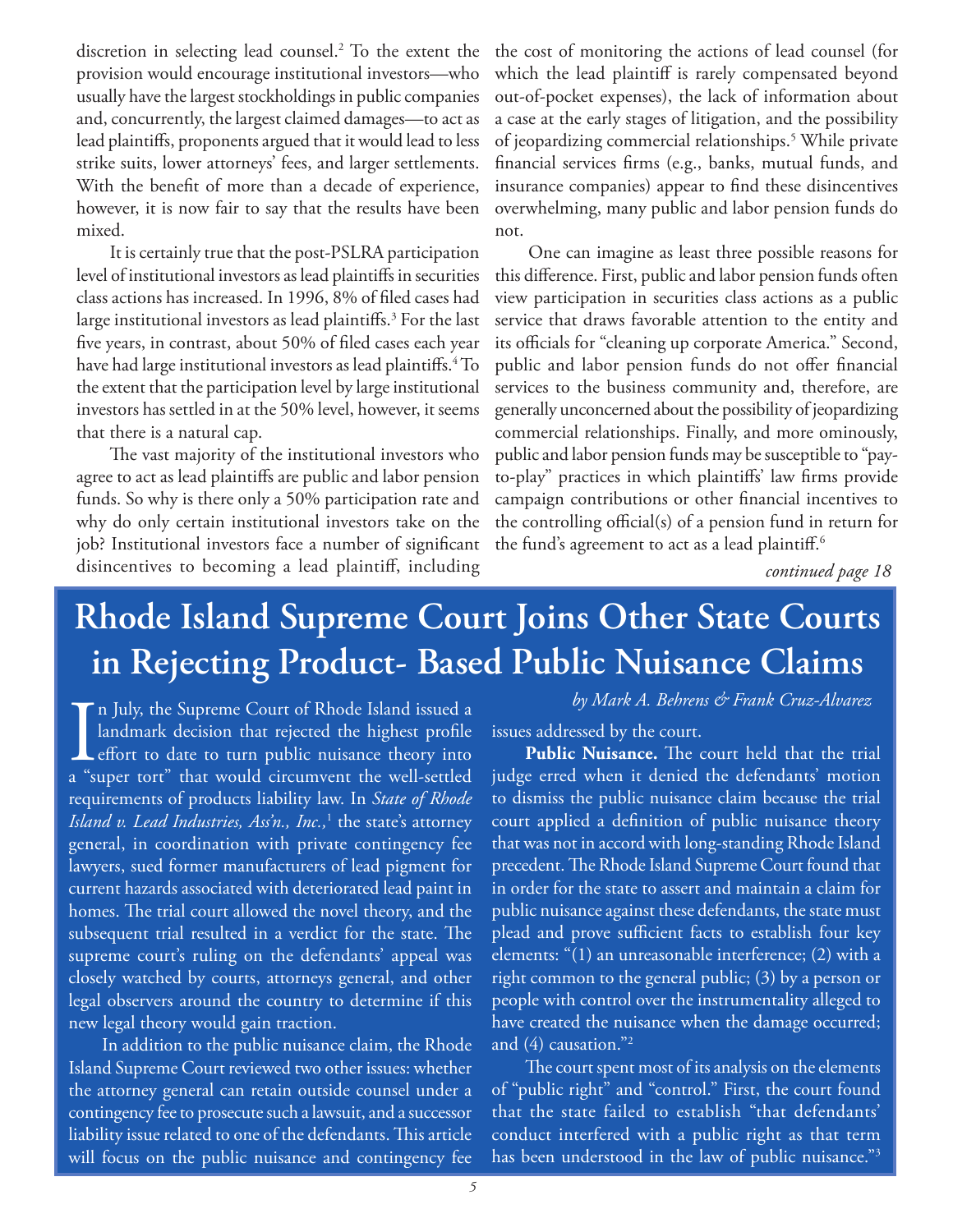Historically, the term "public right" has been reserved for those "indivisible resources shared by the public at-large, like air, water, or public rights of way."<sup>4</sup> The state, however, argued that the term "public right" should be broadened to include the cumulative right of individuals to be free from harm (e.g., the right to be free from the hazards associated with exposure to lead paint).<sup>5</sup> Such an interpretation would transform the meaning of the term "public right" into something that would "encompass all behavior that causes a widespread interference with the private rights of numerous individuals."6 In rejecting this theory, the court noted that such a departure would be inconsistent with the "principle that the evolution of the common law should occur gradually, predictably, and incrementally."7 It also would "lead to a widespread expansion of public nuisance law that never was intended."8

In addition, the court found that the State failed to plead and prove "that defendants were in control of lead pigment at the time it caused harm to Rhode Island's children."<sup>9</sup> The court noted, "For the alleged public nuisance to be actionable, the state would have had to assert that defendants not only manufactured the lead pigment but also controlled that pigment at the time it caused injury to children in Rhode Island...."10 These defendants, as with most product manufacturers, relinquished control of their products when they put them in the stream of commerce.

In addition, the court reiterated that unreasonable "conduct" is required for public nuisance liability and that "[c]ausation is a basic requirement in any public nuisance action."11 By contrast, the trial court allowed the public nuisance claim to be premised on unreasonable "injury" (the children ought not to have borne their injuries) and said that the jury need not find any of the defendant's product was specifically sold in Rhode Island (substituting the chain of commerce for the chain of causation). The state has acknowledged that the Rhode Island Supreme Court's ruling will bring an end to the nine-year litigation.

**Attorney General Contingency Fee Arrangements.**  The defendants also challenged the validity of the contingency fee agreement that existed between the attorney general's office and its outside counsel. Although this issue was rendered moot by the court's dismissal of the underlying public nuisance claim, the court decided to address the propriety of these types of agreements generally. Following a careful analysis of the numerous ethical, legal, political and policy issues that this subject raises, the court found that such arrangements were not unconstitutional, but required important limitations.<sup>12</sup> Specifically, the attorney general must "retain complete

control over the course and conduct of the case,"13 must "retain a veto power over any decision made by outside counsel,"14 and have a senior member of his or her staff "personally involved with all stages of the litigation."<sup>15</sup> The court also provided for judicial review of the contingency fee arrangement.<sup>16</sup>

The Rhode Island public nuisance decision has significant national implications, particularly because the ruling joins a string of recent decisions by the high courts of New Jersey, Missouri, and Illinois, rejecting product-based public nuisance claims.17 Taken together, these decisions stand as a powerful deterrent to personal injury lawyers and attorneys general seeking to create the ultimate "super tort." In fact, days after the Rhode Island Supreme Court's decision was issued, the city attorney of Columbus, Ohio, dismissed a similar lead paint public nuisance ction.

*Mark A. Behrens is a Partner in Shook, Hardy & Bacon L.L.P.'s Washington, D.C.-based Public Policy Group, and Frank Cruz-Alvarez is an Associate in the Firm's Miami office. Mr. Behrens filed an amicus brief in the Rhode Island case on behalf of the National Association of Manufacturers, American Chemistry Council, NFIB Legal Foundation, American Tort Reform Association, Coalition for Litigation Justice, Inc., American Insurance Association, and National Association of Mutual Insurance Companies.*

### **Endnotes**

1 -- A.2d ----, 2008 R.I. LEXIS 79 (R.I. July 1, 2008); *see also* Victor E. Schwartz & Phil Goldberg, *The Law of Public Nuisance: Maintaining Rational Boundaries on a Rational Tort*, 45 WASHBURN L.J. 541 (2006).

- 2 *Id.* at 39.
- 3 *Id.* at 57.
- 4 *Id.* at 59.
- 5 *Id.*
- 6 *Id.* at 61.
- 7 *Id.*
- 8 *Id.* at 59; *see also id.* at 44.
- 9 *Id.* at 63.
- 10 *Id.*
- 11 *Id.* at 51.
- 12 *Id.* at 122-123.
- 13 *Id.* at 129.
- 14 *Id.* at 130.
- 15 *Id.*
- 16 *Id.* at 136-139.

17 *See In re Lead Paint Litig.,* 924 A.2d 484 (N.J. 2007); City of St. Louis v. Benjamin Moore & Co., 226 S.W.3d 110 (Mo. 2007); City of Chicago v. Beretta U.S.A. Corp., 821 N.E.2d 1099 (Ill. 2005); *see also* City of Chicago v. American Cyanamid Co., 823 N.E.2d 126 (Ill. Ct. App.), *appeal denied,* 833 N.E.2d 1 (Ill. 2005).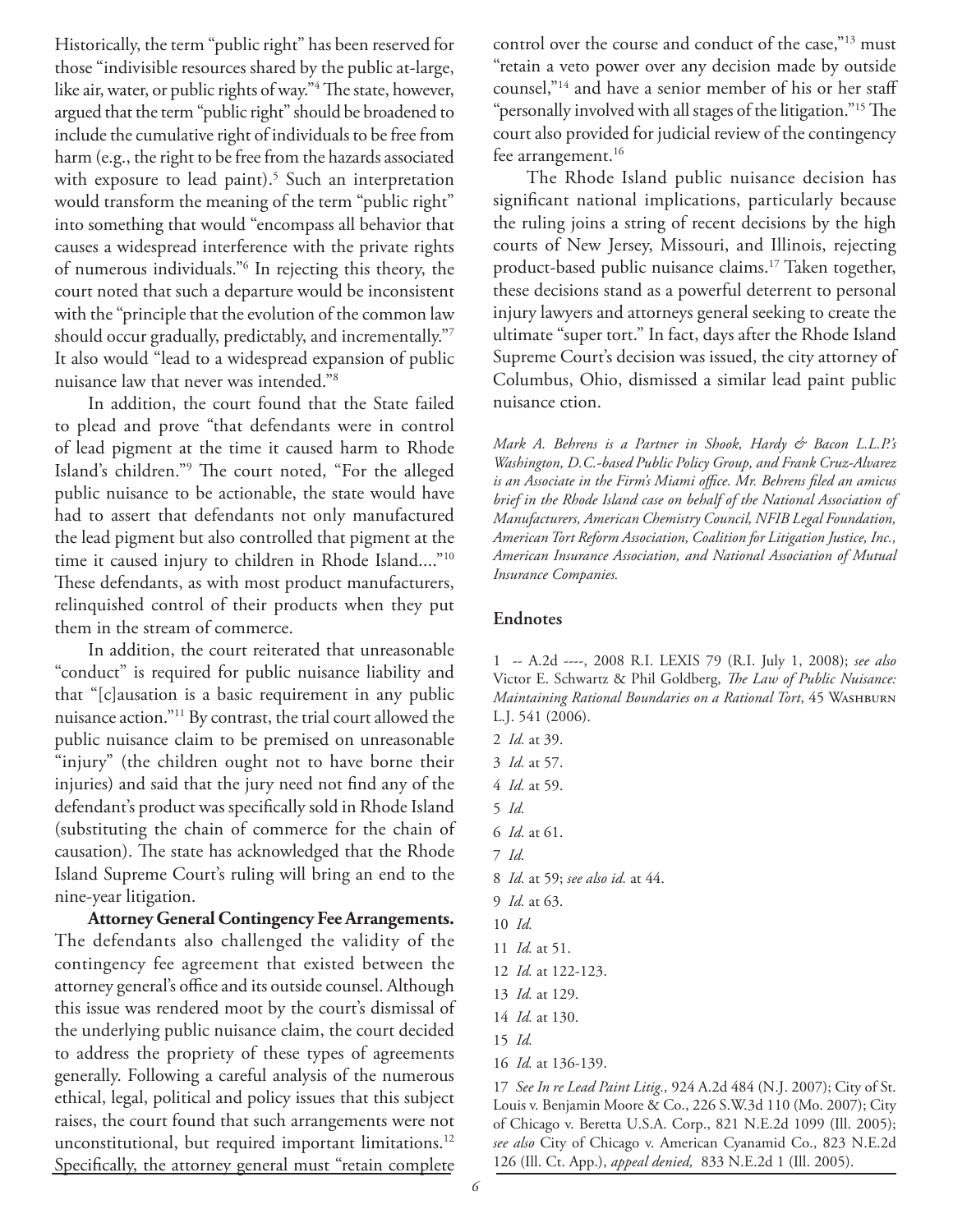# **Grand Theft Auto Class Action: Game Over**

*by Andrew M. Grossman*

July 30th decision likely spelled the end of a class<br>action suit against the makers of the popular<br>Grand Theft Auto videogame series for a sexually<br>explicit "minigame" hidden in one of its episodes. action suit against the makers of the popular  $\blacksquare$   $\blacksquare$  Grand Theft Auto videogame series for a sexually explicit "minigame" hidden in one of its episodes. Within that decision may be an insight into how judges think about a certain class of cases that capture public attention.

For a case rife with sex and violence (in virtual form), it ended with a whimper. Judge Shirley Wohl Kram, who had set in motion settlement negotiations, pulled the plug by decertifying the class.<sup>1</sup> The case, she determined, is "plagued by individualized issues" of fact and law, particularly the requirement that a plaintiff prove reliance upon a misrepresentation under many states' consumer-protection laws. These issues, she ruled, defeat the predominance of common questions required in class actions brought under Federal Rule of Civil Procedure  $23(b)(3)$ .

This was an unexpected end for a case that commenced with grand ambitions.

Grand Theft Auto: San Andreas, the fifth game in the series, was released for the PlayStation II in October 2004 and sold more than 12 million copies in its first six months on the market. Versions for the Xbox and personal computers followed in June 2005. The player takes on the role of Carl "CJ" Johnson, who has recently returned to his home of Los Santos and now faces the task of reviving his moribund street gang.

To advance in the game, the player undertakes scripted missions: assassinations, drive-by shootings, casino heists, sexual bondage, torture, and, in one instance, murder of a philandering preacher, his companion prostitute, their bodyguard and their driver. The three-dimensional world of San Andreas permits the player wide latitude to explore and wreak mayhem, exploding buildings with Molotov cocktails and murdering all those who cross his path—literally, even pedestrians. Wearied by his havoc, CJ recharges his batteries by purchasing lap dances and sex from roving prostitutes, who may be killed to regain the money spent for their services.

older<sup>"2</sup>) on release from the Entertainment Software *Grand Th eft Auto Video Game Consumer Litigation* does not concern any of this content, which earned the game an "M" rating ("suitable for persons ages 17 and Rating Board (ESRB).

At issue is a segment that the game's publisher had never intended for release. Following a successful date mission in the game, a girlfriend may invite CJ into her home for "coffee," which is revealed as a euphemism by the muffled noises that follow, though the player's view remains outside the girlfriend's home. Soon after the PC version of the game hit the market in 2005, an enterprising hacker discovered how to restore a portion of the game that had been edited out of the final release. Applying this "Hot Coffee" "mod" (which can be downloaded from the Internet and requires special hardware to use on the PlayStation or Xbox), a player can control CJ as he engages in several blurry and pixilated sex acts with his girlfriends.<sup>3</sup> Based on this content, the ESRB investigated and re-rated the game "AU," or "Adults Only," meaning it "should only be played by persons 18 years and older."

When news of the mod broke, politicians were quick to condemn the game—the House passed a resolution demanding a Federal Trade Commission inquiry and "the toughest of penalties"4 and Senator Hillary Clinton called its violence "a silent epidemic" among children that "encourages them to have sex with prostitutes and then murder them". A flurry of lawsuits followed. In February 2006, the Multidistrict Litigation Panel transferred five cases to the Southern District of New York for consolidated proceedings, and subsequently two more. The consolidated complaint alleges three causes of action: unfair and deceptive trade practices under state law, breach of implied warranty, and unjust enrichment.<sup>5</sup> The plaintiffs' theory was that the game's publisher had caused it to be misrated and marketed it with a false rating, leading parents and others to purchase the game because they lacked knowledge of its pornographic content. They sought compensatory and restitution damages of potentially as much as \$500 million, as well as punitive damages.

The case moved quickly into discovery (aided considerably by the ongoing government investigations) and settlement talks, as attorneys for Take Two Interactive, the game's publisher, sought to cut a deal with the eight law firms<sup>6</sup> representing the plaintiffs. That took a year and a half, and a settlement agreement was filed with the court in November 2007. Under the terms of the deal, Take Two agreed to exchange copies of the game containing the "Hot Coffee" footage and to pay purchasers of the original version of the game who had been offended (from \$35 for those with "a detailed receipt" down to \$5 for those merely attesting purchase and offense), up to a total cost of \$2.75 million. In the event that few claims were filed, Take Two would be on the hook for a minimum of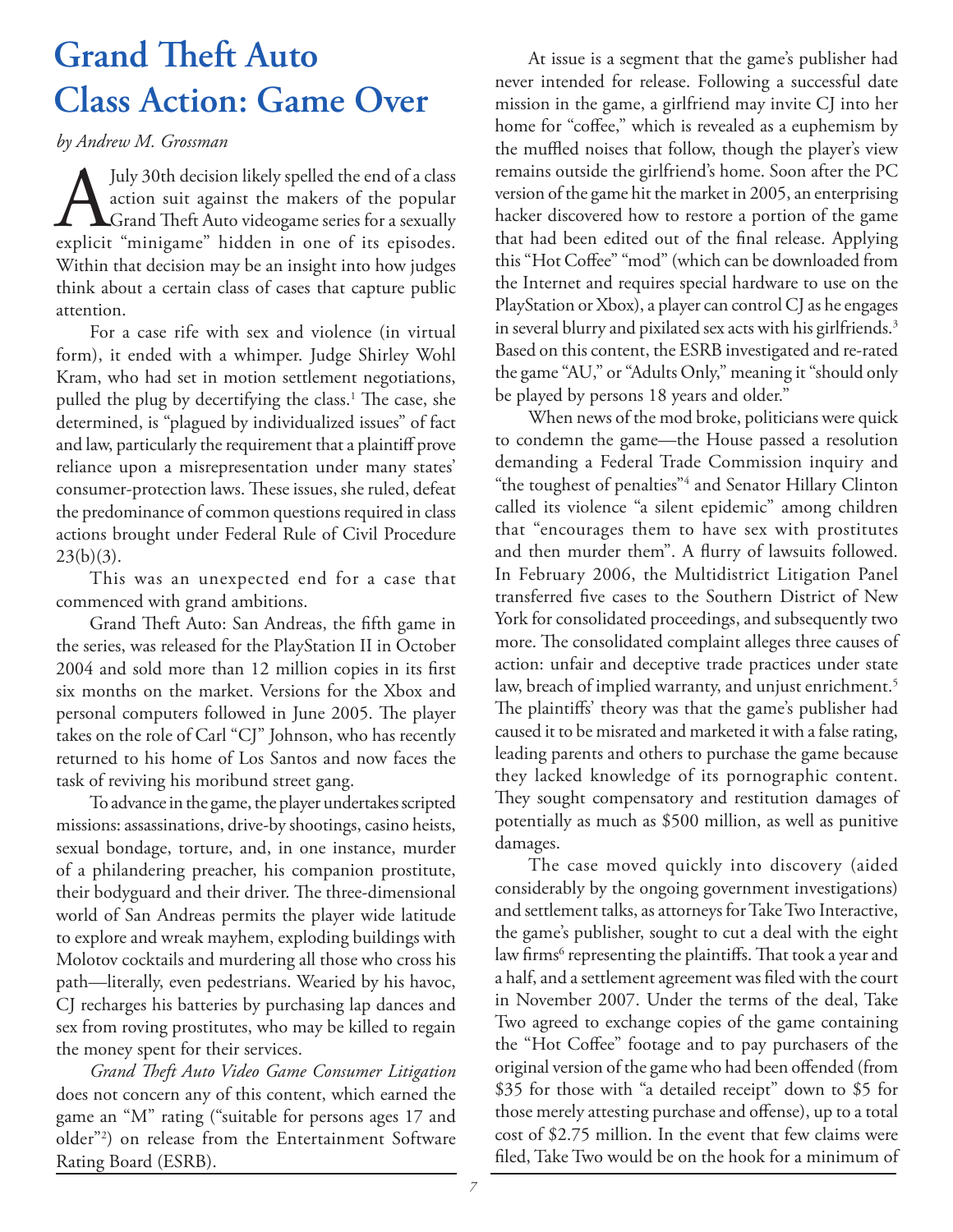\$1,025,000, with the unclaimed balance to go to a charity as a "cy pres" remedy.

The court conditionally certified the class that month and preliminarily approved the settlement. Take Two advertised the settlement widely, per the agreement, and sent notice emails, at a total cost of \$830,000. In all, 2,676 individuals filed claims under the settlement, out of about 10 million potentially eligible purchasers of the game. Of these, 210 sought replacement discs (Take Two had already made a fix for the PC version available gratis, prior even to the lawsuits<sup>7</sup>) and 2,619 sought cash payments totaling approximately \$17,000. Over 2,000 of the claimants, with claims worth an aggregate \$10,250, had filed online, without providing any proof that they had actually purchased the game or been aggrieved.<sup>8</sup> The plaintiffs proposed that the remainder go, in equal shares, to the National PTA and the ESRB.

For their part in securing this award, the plaintiffs' attorneys sought a flat \$1 million in fees and expenses. This sum was arrived at by the process of calculating a lodestar (hours expended multiplied by an attorney's normal hourly rate) for the litigation: \$1,317,433.25 for 3,280.3 hours work, at just a hair over \$400 per hour. The thick brief in support of the request takes pains to note that "the time spent in connection with this fee request" is not included in this figure and that the requested fee, being less than the lodestar, actually represents a negative lodestar multiplier—cheap!—providing no excess compensation for the risks and complexity of the case.<sup>9</sup>

It would have been smooth sailing to final approval of the settlement, but for two unexpected turns. The first, which is the focus of the court's decertification decision, was the Second Circuit's decision *McLaughlin v. American Tobacco Corp*10 handed down in April. In that case, a class of smokers sought civil-RICO liability for fraudulent marketing of "light" cigarettes as healthier than regular cigarettes, but the court held that because smokers could have purchased light cigarettes for any number of reasons reliance was "too individualized to admit of common proof." Thus questions in common to the class did not "predominate" over those affecting only individual members of the class, as required to bring a class action under FRCP 23(b)(3).

In Judge Shirley Wohl Kram's *Grand Theft Auto* opinion, *McLaughlin* controls. The opinion works through the conflict-of-law approaches of the five states in which the Grand Theft Auto litigation arose, finding that the case requires application of the law of the state in which each class member purchased the game and many of these states require the plaintiff to prove reliance

on a misrepresentation—the same "individualized" determination. In addition, others require proof of an ascertainable monetary loss, scienter, or contractual privity. The court questions the wisdom and practicability of "grouping individuals with distinctly different substantive claims in a single nationwide class." On these grounds, the court concluded that the plaintiffs had failed to show that the class was sufficiently cohesive and decertified it.

But can that really be it? The court's application of *McLaughlin* is, as others have noted, sensible, but also rather aggressive. The *McLaughlin* court explicitly rejected the Fifth Circuit's blanket rule that a reliance element precludes class certification, and Judge Kram fails to consider seriously plaintiff's argument that reliance on a rating badge is not necessarily so individualized as to preclude common proof—after all, is that not the point of an "NC-17" (formerly "X")11 or "AO" rating, especially when the ultimate consumer is a child? And while the applicable state laws do differ, and thoughtful judges regularly end their inquiry with that finding,<sup>12</sup> other courts have found their way around that inconvenient fact to certify a class.13 One way, in particular, is to paint the issue as one of manageability, rather than predominance per se.<sup>14</sup> Another is to claim that conflict of law issues count less, or not at all, in the settlement context.<sup>15</sup> Anyway, what is to stop one or more of the named plaintiffs from appropriate non-*lex loci delicti* states from refashioning their claims and then proceeding?16 Surely New York's choice-of-law approach could be made to yield a result that recognizes this inevitability.<sup>17</sup>

There may be something else going on, a subtle second factor, partly of the Zeitgeist, partly in the courtroom. In the air is a wariness towards bold and aggressive litigation over profoundly unserious matters. Consider, for example, the mocking tone of *The New York Times'* take on the case, published on the front page of its Business section just a month before Judge Kram decertified the class:

### *Game's Hidden Sex Scenes Draw Ho-Hum, Except From Lawyers*

Lawyers who sued the makers of the video game Grand Theft Auto: San Andreas profess to be shocked, simply shocked, that a few people who bought the game were offended by sex scenes buried in its software.

Any buyer upset about hidden sex in the violent game could file a claim under a settlement the lawyers struck with the game's makers, Rockstar Games and its corporate parent, Take-Two Interactive. Of the millions of people who bought the San Andreas version after its release in 2004, exactly 2,676 filed claims.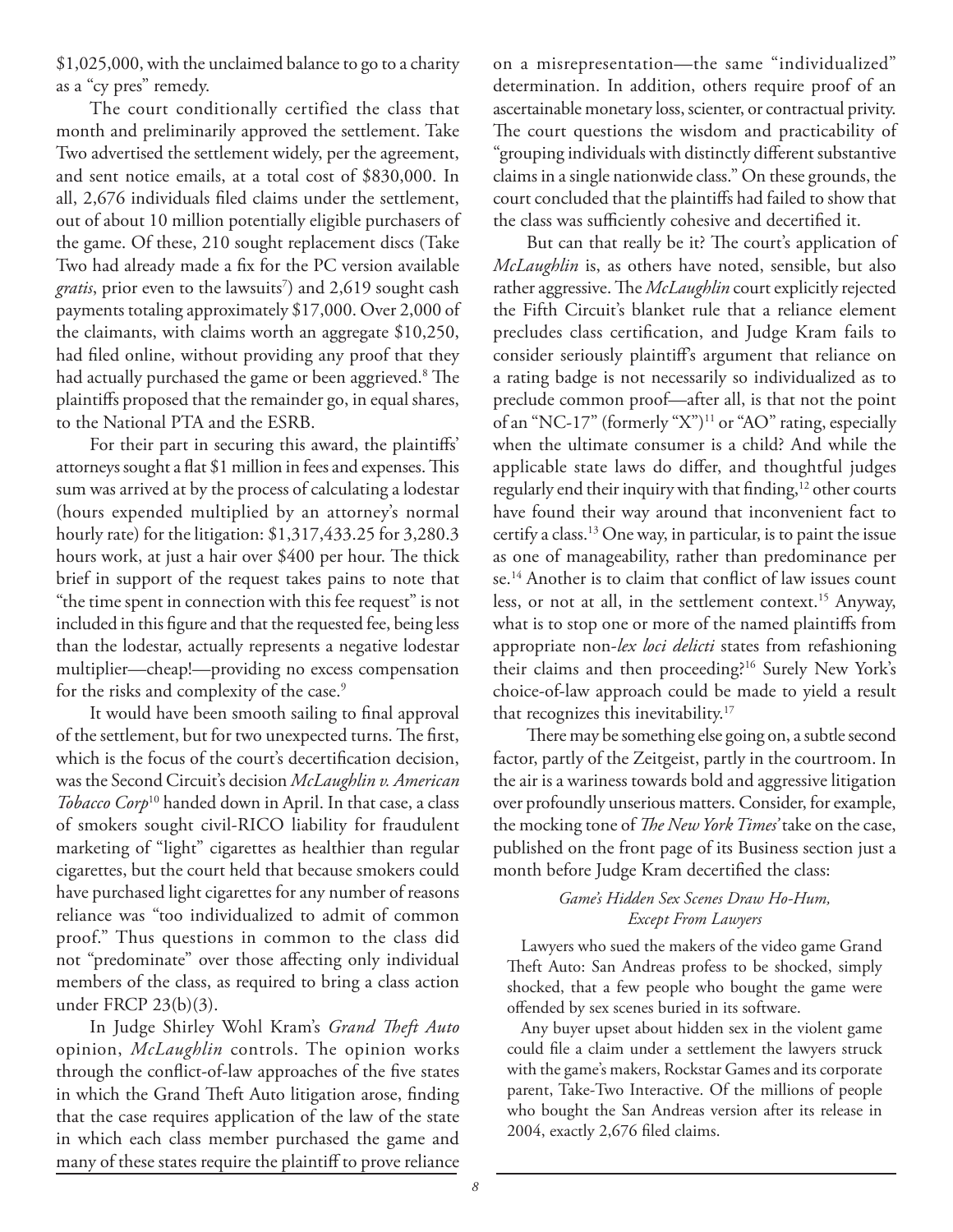"Am I disappointed? Sure," said Seth R. Lesser, lead lawyer for the plaintiffs. "We can't guess as to why now, several years later, people care or don't care. The merits of the case were clear."18

That article's appearance was not exactly a coincidence, as the driving force behind it, as well as its subject beyond the lead, is Theodore Frank, by day director of the American Enterprise Institute's Legal Center for the Public Interest and by night (apparently) an avid gamer. Frank, who also co-edits the lawsuit abuse chronicle Overlawyered.com, was the sole (coherent) dissenter to the Grand Theft Auto settlement, and the *Times'* piece reflects his withering criticisms of the agreement, as expressed in a crisp (and accessible) 19-page brief to the court.

In his challenge, Frank leads with the theme that there is something fishy with this case. How could the plaintiffs seriously contend that an average payout of less than a quarter of a cent per class member be an "excellent result"?19 And how could attorney's fees 50 times the payout to class members be "reasonable in light of the benefits obtained by the litigation and on behalf of the Class"?20

Indeed, the particulars of the class attorneys' fee request raise doubts about the case itself. For example, included in the "total recovered benefit to the Class," calculated only for the purposes of comparison with the requested fee, are replacement discs at \$15 apiece, notification expenses (amounting to some 40 times the payout to class members) borne directly by Take Two, and the cy pres awards. But due to the game's age—four years is an eternity in the videogame market—discs issued after Take Two recalled the original version of the game from stores' shelves can be had for \$2 or less on eBay. As for notification, expensive advertisements in *Parade* and *USA Weekend*, two of the nation's highest circulation magazines, as well as other, more targeted placements, still attracted less than 0.003 % of possible class members, providing little "benefit" to the class. And it is difficult to conceive how donations to the PRA and the ESRB—which is, in any case, a subsidiary of the video game publishers' trade association, of which Take Two is a member—exactly benefit class members.<sup>21</sup> These items do bulk up the appearance of the class award, but a closer look reveals just how little the class has recouped.

 So what's going on here? Frank suggests two possibilities: "The Putative Class Attorneys have brought either (1) a meritorious case that is being settled for an infinitesimal fraction of the case's real value in a "sellout" of the attorneys' and class representatives' fiduciary duties to the class, or (2) a meritless lawsuit where the class

device had been used to obtain leverage for one person's benefit"—that is, the representative's.<sup>22</sup>

One is tempted to suggest a third possibility, perhaps a variation on the second: reflexive filing and incompetence. A flurry of filings is the inevitable response to any newsworthy controversy, while the smarter section of the plaintiffs' bar moves more slowly, with greater consideration, building up major areas of litigation over years and decades. The rest duke it out over the remaining crumbs and hang on for settlements, even when time reveals that few or no members of an aggregated class believe themselves to have suffered a cognizable injury. Here, the median class members (twenty-something males, going by the game's demographics) may have actually *benefited* from the "Hot Coffee" segments. They purchased a game for its vile violence and explicit content and received an extra dollop. Even today, the original disc, with the "Hot Coffee" bits, commands a slight premium in the resale market. But this is not part of the calculation for the attorneys behind the suit. They just did what one would expect in a litigious society where parties suffer no repercussions for bringing and continuing cases that lack merit.

And that reconnects with the Zeitgeist. The "hot" coffee" mod evokes memories of "McDonald's coffee case," *Liebeck v. McDonald's Restaurants*, and indeed, Wikipedia, the digital manifestation of our collective consciousness, just happens to link the two through that coincidence of words: "Hot Coffee' redirects here."<sup>23</sup>

Having disposed of the case on more neutral grounds, Judge Kram notes in a footnote that "important questions" regarding the settlement's fairness and the adequacy of the class representation remain, which is enough to signal displeasure without inviting controversy. Frank, after arguing before the judge, guessed that she was sympathetic to his arguments, based on her subsequent questions to the settling attorneys on the merits of the case and fairness of the settlement.<sup>24</sup> It may just be that Frank succeeded in awakening the judge's fear that here, in her courtroom, was one of those cases, the kind that become known to non-lawyers and accrete their own mythologies in the telling, an infamous case. Could this be what derailed the settlement?

If so, that fact suggests several courses of action for those defending high-profile cases concerning de minimus injuries. Courting *public* opinion is one—not the *Times,* but "News of the Weird." Thousands of less reputable sources, online and in print, commented on the case before the *Times* story ran. Establishing the taint of tabloid tawdriness, and that it goes to the very merits of the matter,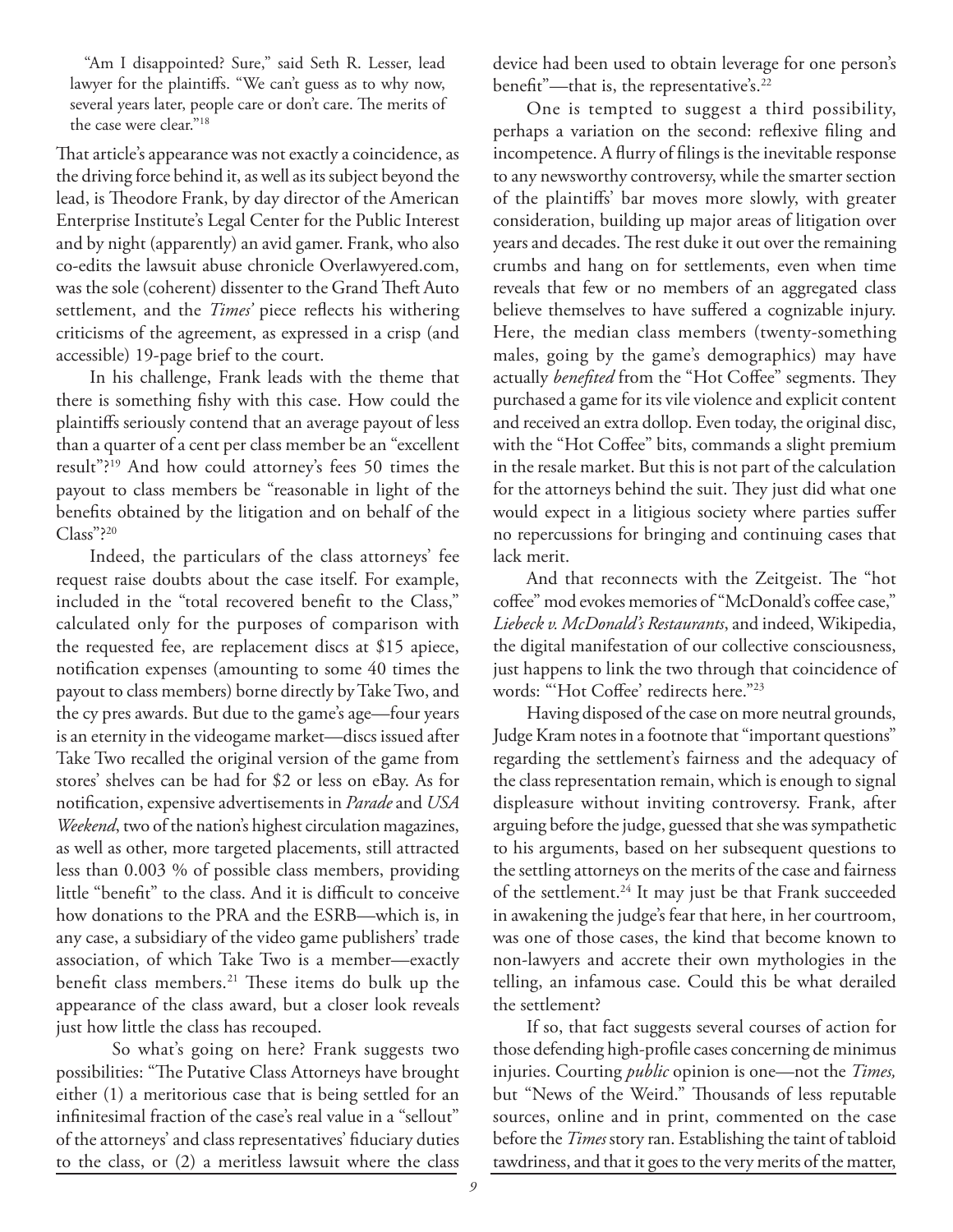may tempt the judge who wishes no notoriety herself.

A second point is that *elite* opinion matters, too; it is easy, after all, to name judicial grandees whose salons shape their opinions by no more than obvious *correctness* and instant consensus.

Finally, recognize that that opinion will not, in the end, decide the case. The judge, too, needs an out, a plausible theory to reach the right result and arguing the stink will only spread the taint to your side, as well—fine for a think-tank academic who is used to brawling, but not for a white-shoe litigator.

In a more rational system, the takeaway would be that, without sanction for bringing meritless aggregation actions, some attorneys will bring them and continue to litigate them long after it would have been apparent to a disinterested observer that no member of the class suffered any compensable injury. Even if for the wrong reasons (or at least not principled reasons), courts are right to be wary of these cases when the system incentivizes their commencement and continuation.

*Andrew M. Grossman is Senior Legal Policy Analyst in the Center*  for Legal and Judicial Studies at The Heritage Foundation.

### **Endnotes**

1 In re Grand Theft Auto Video Game Consumer Litigation, No. 06-MD-1739 (S.D.N.Y. July 30, 2008).

2 Entertainment Software Rating Board, Game Ratings & Descriptor Guide, http://www.esrb.org/ratings/ratings\_guide.jsp (last visited Oct. 2, 2008).

3 Video excerpts of these scenes can be found online. Spike, Hot Coffee, http://www.spike.com/video/hot-coffee/2673401 (last visited Oct. 2, 2008).

4 H. Res. 376, 109th Cong. (2005).

5 Amended Complaint, In re Grand Theft Auto Video Game Consumer Litigation, No. 06-MD-1739 (S.D.N.Y. June 7, 2006).

6 See Settlement Agreement at 7, In re Grand Theft Auto Video Game Consumer Litigation, No. 06-MD-1739 (S.D.N.Y. Nov. 7, 2007).

7 No More Hot Coffee, http://www.nomorehotcoffee.com (last visited Oct. 2, 2008).

8 Plaintiff's Memorandum in Support of Final Approval of Class Action Settlement at 2-3 In re Grand Theft Auto Video Game Consumer Litigation, No. 06-MD-1739 (S.D.N.Y. May 23, 2008).

9 Plaintiff's Memorandum in Support of Class Counsel's Application for an Award of Attorney's Fees and Reimbursement of Litigation Expenses and of Class Representatives' Enhancements, In re Grand Theft Auto Video Game Consumer Litigation, No. 06-MD-1739 (S.D.N.Y. May 23, 2008).

10 522 F.3d 215 (2nd Cir. 2008).

11 Motion Picture Association of America, Ratings Guide, http://www. mpaa.org/FlmRat\_Ratings.asp (last visited Oct. 2, 2008).

12 In re Bridgestone/Firestone, Inc., 288 F.3d 1012, 1015 (7th Cir. 2002) ("No class action is proper unless all litigants are governed by the same legal rules. Otherwise the class cannot satisfy the commonality and superiority requirements of Fed.R.Civ.P. 23(a), (b)(3).").

13 *See, e.g.,* Steinberg v. Nationwide Mut. Ins. Co., 224 F.R.D. 67, 76 (E.D.N.Y. 2004) ("Significantly, here, the plaintiff's claim is for the simple breach of a standard form contract and involves only the standard rules of contract interpretation."); Muehlbauer v. Gen. Motors Corp., 431 F. Supp. 2d 847, 872 (N.D. Ill. 2006) ("We of course anticipate variations in the laws that ostensibly hew to the same standards of liability. But whether these differences destroy commonality is an issue for another day.").

14 *See, e.g.,* In re Warfarin Sodium Antitrust Litig., 391 F.3d 516, 529 (3d Cir. 2004) ("However, when dealing with variations in state laws, the same concerns with regards to case manageability that arise with litigation classes are not present with settlement classes, and thus those variations are irrelevant to certification of a settlement class."). But doesn't this subsume the distinct predominance requirement to one of the factors "pertinent" to its determination? *See* FRCP 23(b)(3).

15 *See, e.g., id*.

16 Answer: Nothing. *See, e.g.,* Kelley v. Microsoft Corp., 251 F.R.D. 544, 551 (W.D. Wash. 2008) ("Because Plaintiffs seek certification of a nation-wide class, the Court considers the law of all concerned states, i.e., all fifty states. However, the Court need not examine the law of all jurisdictions so long as actual conflict exists between Washington law and the law of one other concerned state."). Westlaw queries indicate that New Jersey is also a popular jurisdiction in this respect.

17 *In re Allstate Ins. Co. (Stolarz)*, 613 N.E.2d 936, 938 (N.Y. 1993) (extolling "modern, more flexible approaches to choice of law").

18 Jonathan Glater, *Hidden Sex Scene Draws Ho-Hum, Except from Lawyers*, N.Y. Times, June 25, 2008, at C1.

19 Plaintiffs' Memorandum in Support of Motion for Preliminary Approval of Class Action Settlement, Certification of Conditional Settlement, Certification of Condition Settlement Class, and Approval of Settlement Notice at 1, In re Grand Theft Auto Video Game Consumer Litigation, No. 06-MD-1739 (S.D.N.Y. Nov. 19, 2007). In later filings, after the paucity of claim filings became clear, it was "fair and adequate." Plaintiff's Memorandum in Support of Class Counsel's Application for an Award of Attorney's Fees and Reimbursement of Litigation Expenses and of Class Representatives' Enhancements at 1, In re Grand Theft Auto Video Game Consumer Litigation, No. 06-MD-1739 (S.D.N.Y. May 23, 2008).

20 Plaintiffs' Memorandum in Support of Motion for Preliminary Approval of Class Action Settlement, Certification of Conditional Settlement, Certification of Condition Settlement Class, and Approval of Settlement Notice at 1, In re Grand Theft Auto Video Game Consumer Litigation, No. 06-MD-1739 (S.D.N.Y. Nov. 19, 2007).

21 See (conveniently enough) Theodore H. Frank, Cy Pres Settlements, CLASS ACTION WATCH, March 2008.

22 Brief of Objector Theodore H. Frank in Opposition to Plaintiffs' Memoranda in Support of Proposed Settlement and Award of Attorneys' Fees and Expenses at 3, In re Grand Theft Auto Video Game Consumer Litigation, No. 06-MD-1739 (S.D.N.Y. June 6, 2008).

23 Liebeck v. McDonald's Restaurants, http://en.wikipedia.org/w/ index.php?title=Liebeck\_v.\_McDonald%27s\_Restaurants&oldid=241 925464 (last visited Oct. 2, 2008).

24 Overlawyered, Grant Theft Auto: Class Action-The Argument, http://overlawyered.com/2008/06/grand-theft-auto-class-action-theargument/ (last visited Oct. 2, 2008).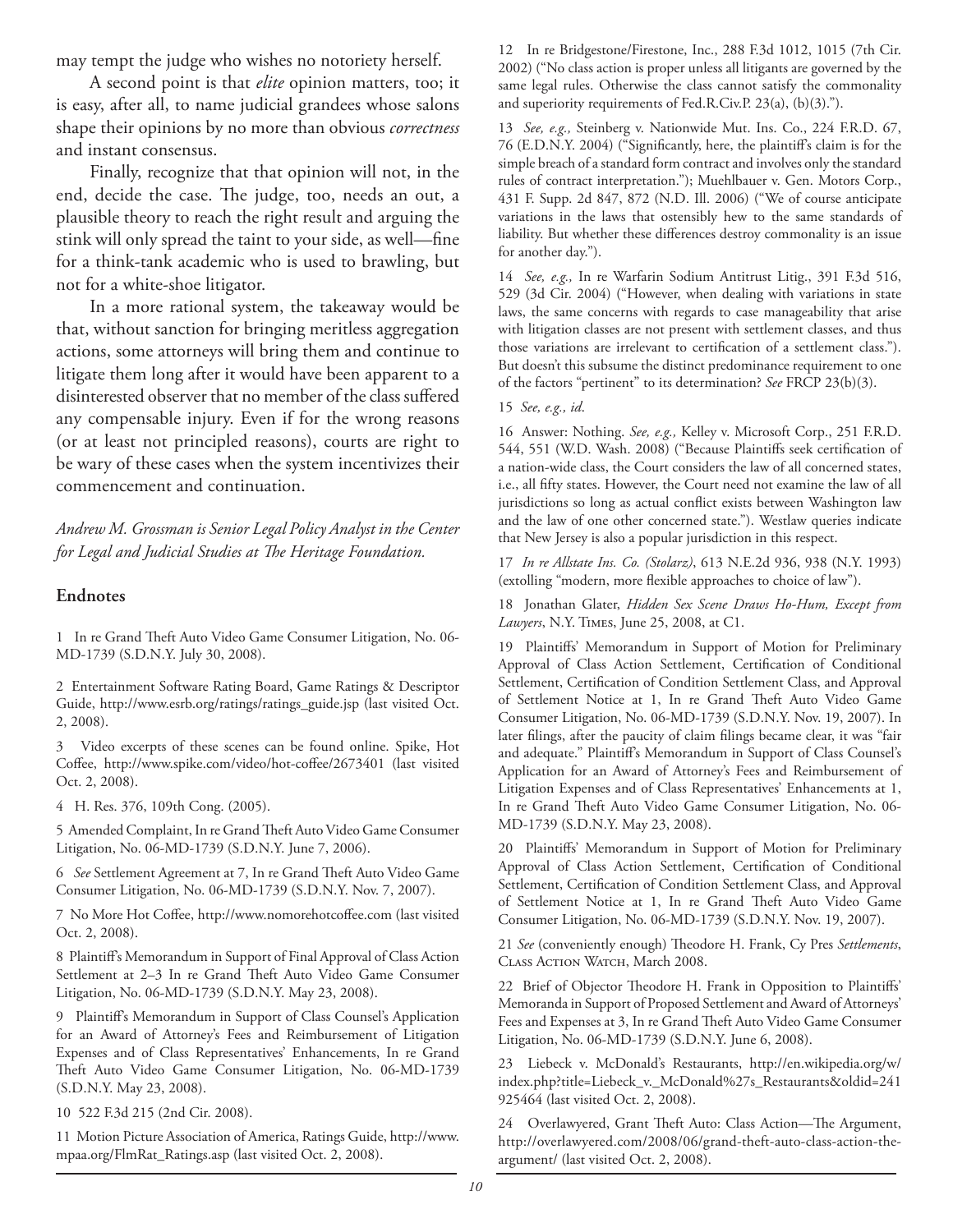*Continued from page 1*

"Colossus" is the name of a computer program developed by the California-based Computer Sciences Corporation. Originally used by the Government Insurance Office of Australia, the program was brought to private insurers in the United States in the 1990s and is licensed today to more than 20 insurers. The program is designed to reduce costs for insurance companies by replacing the broad discretion historically given to individual claims adjusters with a more systemic response to claims, based on sophisticated algorithms that incorporate a vast array of data—more than 7,000 factors—including the type of injury alleged, the plaintiff's demographic profile and claims history, the historical record of the plaintiff's attorney and doctor, and average jury verdicts in the area. The cost savings to insurers was substantial: after Farmers Insurance adopted the Colossus program in 2000, it saw its loss ratio (personal injury payouts per dollar of premium) fall 20 percent, from 1.13 to 0.87. With such losses, the program also had a corresponding impact on the litigation industry, noted by critics of the plaintiffs' bar.

Texarkana, Arkansas plaintiffs' firm Keil & Goodson filed the national class action lawsuit in state court against Computer Sciences and two other software companies that made software packages similar to Colossus, in addition to 581 insurance companies that had purportedly used the software, on February 7, 2005.<sup>1</sup> The complaint alleged that the software and insurance companies had "conspired" to reduce payouts and to "underpay" claims by withholding "faults" in the computer programs.

In practice, defendants' actions varied; the huge number of insurance company defendants by the complaint's own allegations used three different software packages, and how each company used each program would seem to be a separate question of fact. And whether any individual claimant was "underpaid" would also involve a separate question of fact. The Colossus class action, then, has on both sides plaintiffs and defendants who are not actually 'similarly situated'." But by packaging the case as a 'conspiracy', the attorneys tied together all the defendants as well as all the plaintiffs into one giant claim effectively making the case into a class suing a class.

In one of three separate Manhattan Institute studies empirically examining class action magnet courts,

A Colossal Class Action O'Melveny & Myers' John Beisner described the "perfect" plaintiff" problem:

> Counsel may pick and choose among the facts presented by the many plaintiffs in attempting to establish all the various elements of the claim and the jury is often left with the indelible impression that the collective evidence counsel offers satisfies each individual plaintiff's particular burden of proof. For example, if one plaintiff had an allegedly misleading conversation with a defendant's representative about the potential side-effects of a drug, that conversation will be repeatedly referenced to the jury, even though none of the other 1,000 plaintiffs in the action had such a conversation. As a result, the jury may come away with the patently false impression that all plaintiffs had such conversations and relied on them in electing to use the drug at issue.

In the Colossus class action, the case is compromised by not only a perfect plaintiff problem but also a "perfect defendant" problem: any evidence that convinced a jury that a single insurance company defendant did something wrong could be wrongly attributed, by extension, to other insurance company defendants. As Beisner explains, in such a case

it is difficult for any particular defendant to have a fair opportunity to put on its unique defenses at trial: evidence admitted as to one defendant's knowledge of a defect many years ago will inevitably tar other defendants as well. The jury will also be hopelessly lost in attempting to determine the precise lawfulness of any one particular defendant's conduct.

Facing such prejudicial odds, it is little wonder that many defendants quickly moved to settle with attorneys. As with any large class action case, those reasons are amplified by the prospect of substantial legal expenses, particularly in the form of discovery, which will never be reimbursed under the "American rule" that prevents feeshifting; as well as a significant risk of massive "lottery" losses in the event of actual trial. Moreover, companies in the business of writing insurance policies would understandably be averse to publicized proceedings accusing them of being nefariously stingy in paying out claims submitted by policyholders, however unfair such a charge may be, which increases their pressure to settle. And with literally hundreds of defendants named in this suit, a real game-theoretic "first-mover" advantage exists for any individual defendant: by defecting and settling early, an individual defendant can avoid costly discovery and protect its own trade secrets at a discounted settlement price, because its own settlement increases pressure on those remaining in the litigation.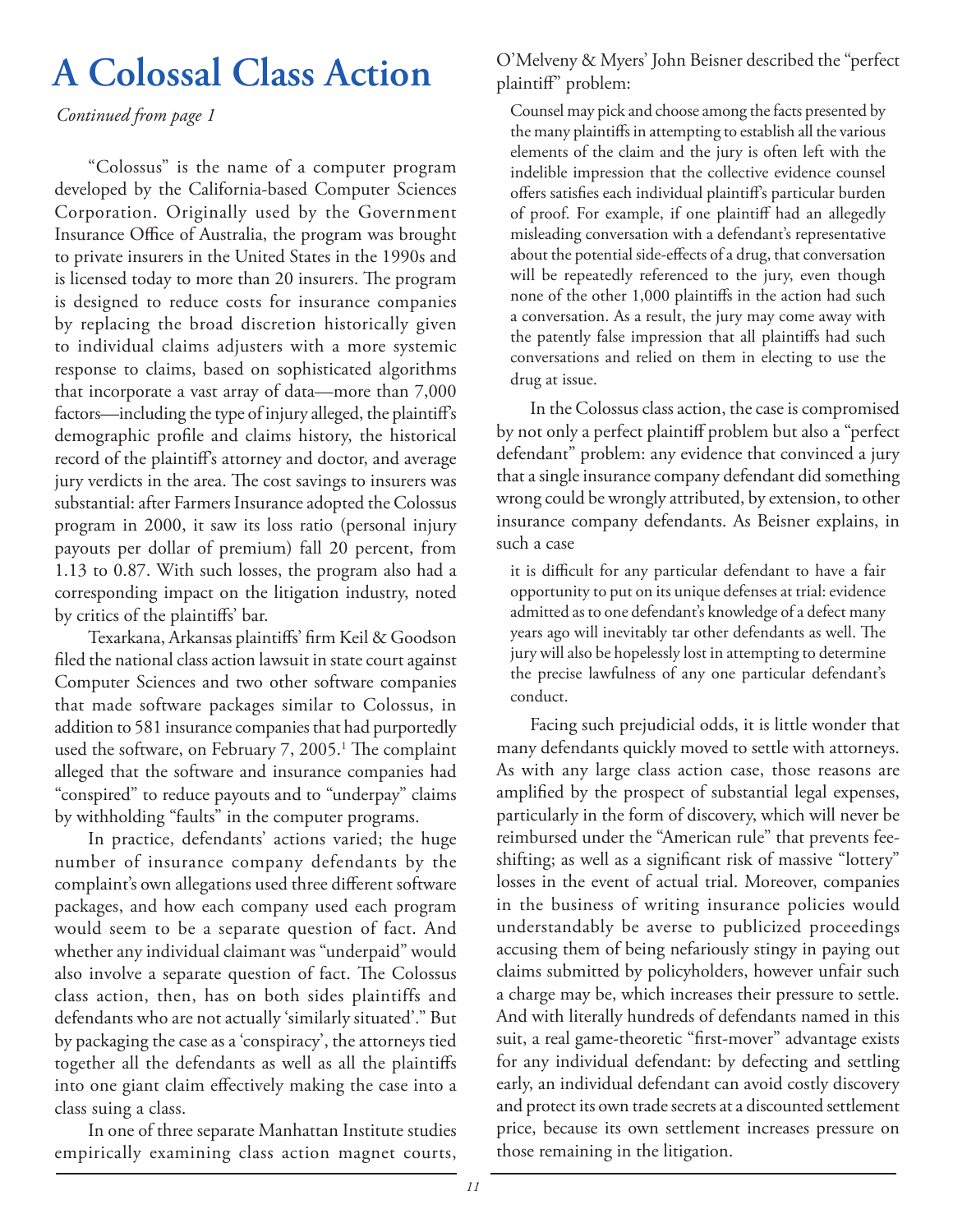The imperative for a joined defendant to settle is also a function of the substantive law of Arkansas, which makes the Colossus case possible. In Arkansas, even if a defendant conspirator is not itself liable for interfering with a contract, it can become liable for others in the conspiracy,<sup>2</sup> even if it did not itself profit from that conspiracy.3 And a plaintiff that could establish liability against its own insurance company could collect from others in conspiracy, who are jointly and severally liable as a matter of law.

Although such a scheme raises questions about its suitability for class action resolution, in Arkansas the state supreme court takes a more lenient view of class certification, and because the case is lodged in state court, the national defendants in this nationwide class action have no recourse to federal court interlocutory appeal. In addition to the procedural unfairness to defendants, having national insurance class actions in state courts creates real problems of federalism because insurance companies face different regulations across the 50 states; the prospect of one state enforcing rules in an insurance case that undermine other states' considered policy judgments is a real risk that has been previously evidenced in similar cases.

Critics suggest, then, that it is little coincidence that the plaintiffs' attorneys in the Colossus case rushed their filing to court in February 2005, 10 days before the President signed into law the Class Action Fairness Act, which would make such cases removable to federal court. When defendants tried to remove the case to federal court, they were unsuccessful, notwithstanding that the Court found that "this is the type of class action Congress now intends to be heard in federal court by expanding a district court's jurisdiction over putative class action suits." Thus, the case resides on the docket of an elected Arkansas judge in a county of 40,000, who in his first year on the bench oversaw a \$100-million class action case against travel vendors.

On the merits, the claims underlying the Colossus case are rather problematic: of course defendants will look to hosts of factors including jurisdiction, injury type, attorney quality, and plaintiff demographics in assessing settlement offers, just as plaintiffs' attorneys do in reverse. But, critics say, the defendants in the case have reason to be wary—facing a small-town elected judge who in his first year on the bench oversaw a \$100-million class action case against travel vendors. In the problems it poses for purposes of federalism and fundamental fairness, the Colossus case illustrates well the inherent problems with loose application of the class action device and the reasons

for Congress' 2005 class action reform legislation. But while the case is in some respects a path-breaking case, its path is also not one that future litigants will have to trod.

*Jim Copland is the director of the Center for Legal Policy at the Manhattan Institute for Policy Research, the New York think tank.*

### **Endnotes**

- 1 *See* Hensley v. Computer Sciences Corp., No. 2005-59-3.
- 2 *See* Mason v. Funderburk, 446 S.W.2d 543 (1969).
- 3 *See* Stewart v. Hedrick, 172 S.W.2d 416 (1943).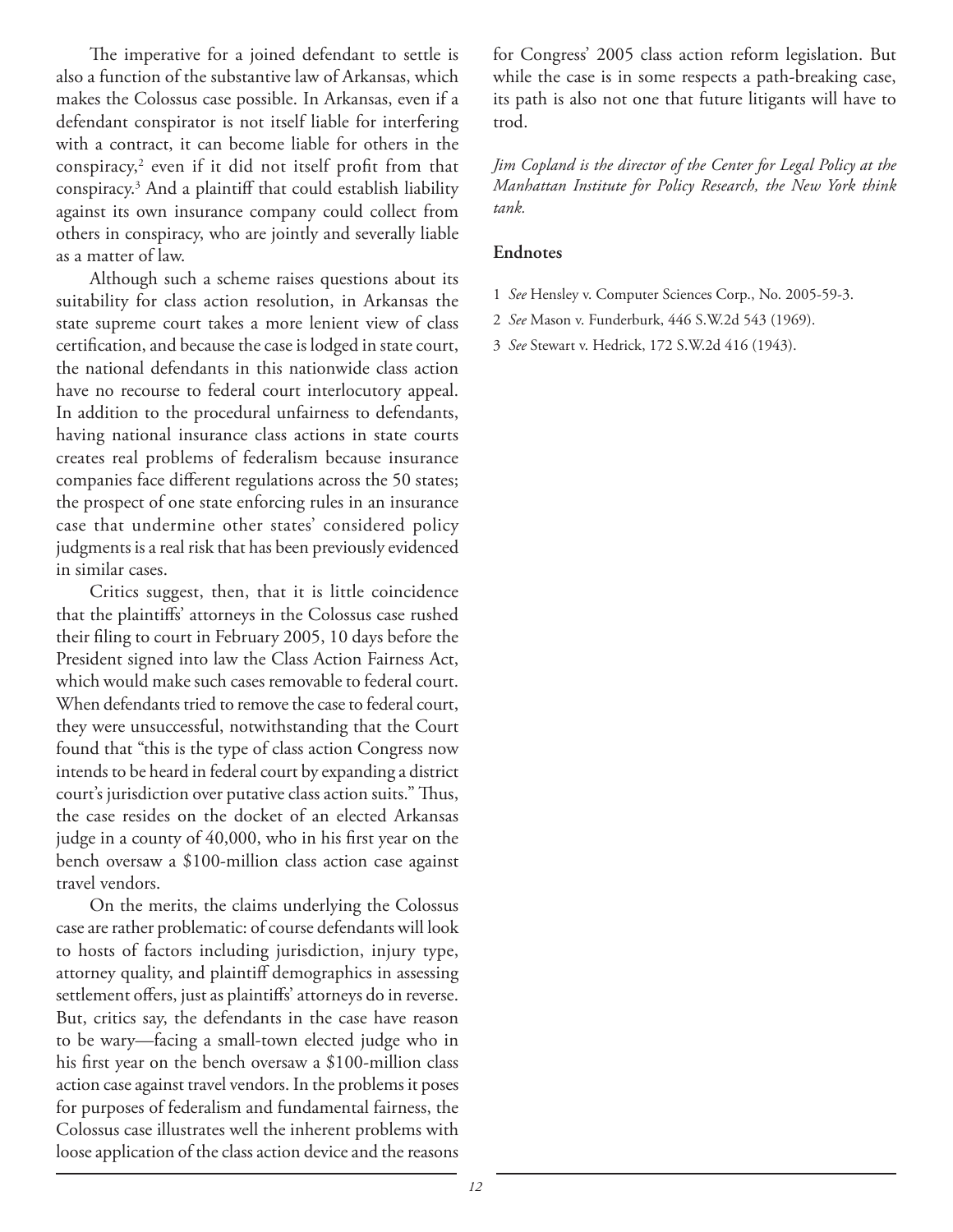# Arkansas Supreme Court Holds that Potential Conflicts of Law Cannot Defeat Class Certification

*Continued from page 3*

that multistate class actions are not per se problematic for Arkansas courts[,]"<sup>12</sup> a question of first impression remained as to the court's second inquiry—whether the circuit court was required to conduct a choice-of-law analysis before certifying the multistate class action.<sup>13</sup> In addressing this issue, the Arkansas Supreme Court first stated that it must keep in mind that it has been resolute in affording circuit courts broad discretion in matters regarding class certification.<sup>14</sup>

The court again referenced FirstPlus Home Loan *Owner*, in which it held that individual issues and defenses raised by a defendant regarding the recovery of individual members cannot defeat class certification if there are common questions concerning the defendant's alleged wrongdoing, which must be resolved for all class members.<sup>15</sup> The court recognized, however, that other courts, including the Eighth Circuit,<sup>16</sup> the court of appeals of Arkansas, have held that conducting a choiceof-law analysis is required prior to certification of a class. Nonetheless, the court stated that "those decisions do not bind this court"17 and "we are simply not persuaded by the reasoning of these courts as we have previously rejected any requirement of a rigorous-analysis inquiry by our circuit courts."18 "Instead," the court added, "we have given the circuit courts of our state broad discretion in determining whether the requirements for class certification have been met, recognizing the caveat that *a class can always be decertified at a later date if necessary.*"<sup>19</sup>

Keeping these principles in mind, the court concluded that "we view any potential choice-of-law determination and application as being similar to a determination of individual issues, which cannot defeat certification."<sup>20</sup> The court added that "it is possible that other states' laws might be applicable to the class members' claims[; h]owever, *we cannot say that our class-action jurisprudence requires an Arkansas circuit court to engage in a choice-of-law analysis prior to certifying a class... so long as common issue to all class members predominated over individual issues.*"21

### *C. Arkansas Supreme Court-Concurring Opinion*

In a concurring opinion, two Arkansas Supreme Court Justices agreed with the majority's opinion that the circuit court did not abuse its discretion in finding that Bryant met the class certification requirements under Ark. R. Civ. P. 23.<sup>22</sup> The concurring justices, however, opined that the majority court's interpretation of the court's prior cases pertaining to choice of law was overbroad. For instance, the concurring opinion noted that the majority court held that "*any* potential choice-of-law determination and application" is "similar to a determination of individual issues, which cannot defeat certification."<sup>23</sup> The concurring opinion acknowledged that the court in *Security Benefit* indeed "rejected the argument that application of the law of thirty-nine states relative to a defense of novation defeated the predominance element of class certification" because "a class action would resolve several common questions more efficiently than joinder of plaintiffs," and "it did not 'seem a particularly daunting or unmanageable task for the parties or the trial court' to apply the laws of multiple states to determine whether the insurer could avail itself of a defense of novation against the class members who resided in the respective states."24 According to the concurring opinion, the court in *Security Benefit* "did not, however, conclude" that "the circuit court was prohibited from considering any choice-of-law issues at the class-certification stage."<sup>25</sup>

The concurring opinion further stated:

The majority declares that addressing any choice-of-law argument at the class-certification stage goes beyond our required analysis of the elements of certification and is, therefore, never indicated. Such a declaration extends far past the holdings of our prior case law addressing class certification and forecloses analysis that could conceivably be required.<sup>26</sup>

In sum, the concurring opinion concluded that the "majority opinion ratifies the circuit court's declaration and thereby cuts off any future possibility that a conflict of laws could defeat findings of predominance."<sup>27</sup>

### **CONCLUSION**

As the concurring opinion points out, the majority's holding restricts a trial court from delving into a choiceof-analysis once it determines that there are common questions concerning the defendant's alleged wrongdoing that must be resolved for all class members. Therefore, not only does the holding prevent trial courts from even considering whether conflicts of law should defeat predominance, the holding also is contrary to the Arkansas Supreme Court's tradition of giving trial courts broad discretion in matters regarding class certification.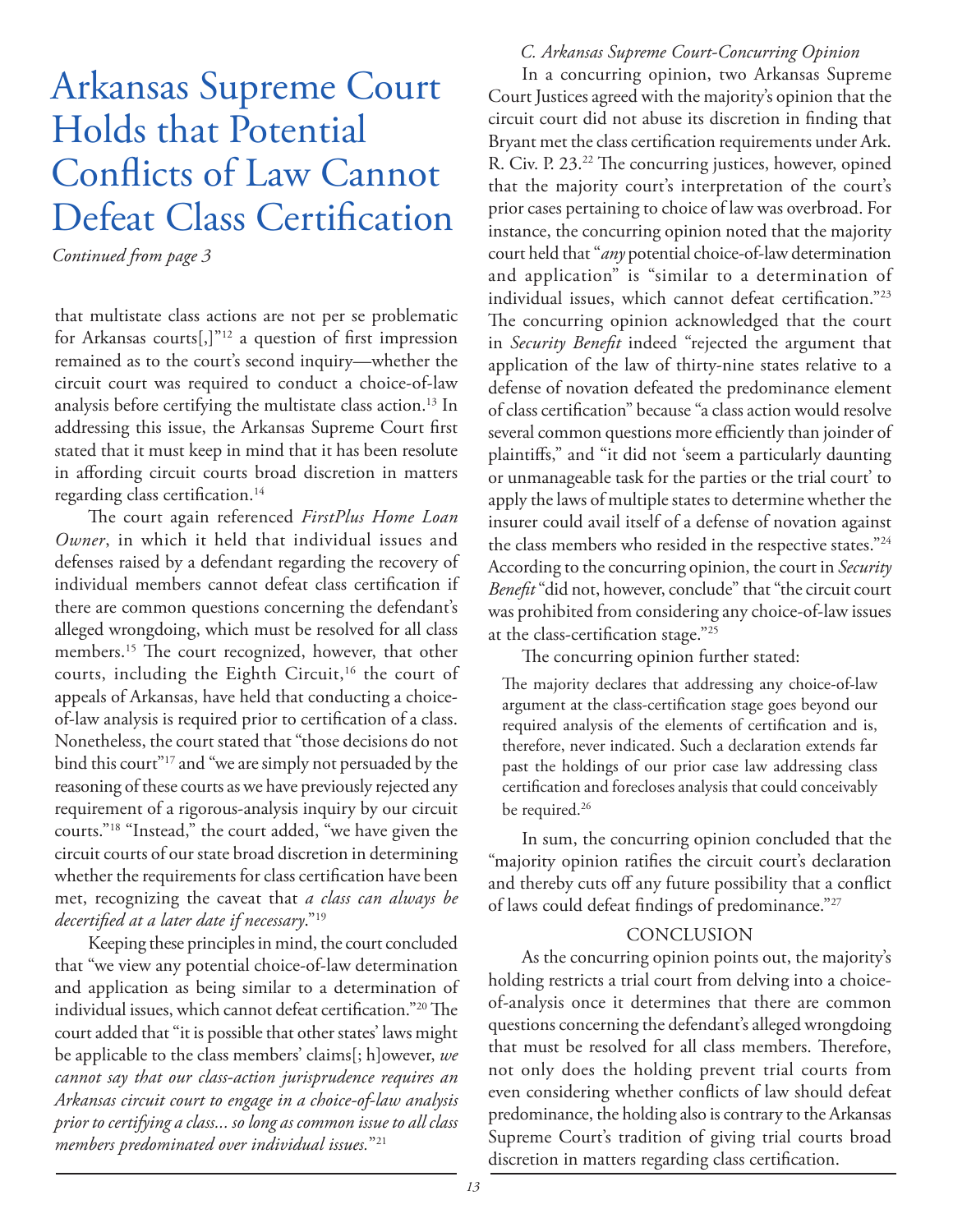*Jimmy Cline is an Associate Attorney with the law firm Cross, Gunter, Witherspoon & Galchus, P.C., Little Rock, AR.*

### **Endnotes**

1 General Motors Corporation v. Bryant, 2008 WL 2447477 (Ark. June 19, 2008).

- 2 *Id*. at \*1.
- 3 *Id*.
- 4 *Id*.
- 5 *Id*.
- 6 *Id.* at \*2-3.
- 7 *Id.* at \*3.

8 Security Benefit Life Insurance Co. v. Graham, 306 Ark. 39, 810 S.W.2d 943 (1991).

9 *General Motors Corporation*, 2008 WL 2447477 at \*4 (quoting *Security Benefit*, 306 Ark. at 44-45, 810 S.W.2d at 945-46)) (citations omitted).

10 FirstPlus Home Loan Owner 1997-1 v. Bryant, 372 Ark. 466 (2008).

- 11 *General Motors Corp*., 2008 WL 2447477 at \*4.
- 12 *Id*.
- 13 *Id*.
- 14 *Id*.
- 15 *Id*.

16 *In re Prempro Prod. Liab. Litig*., 230 F.R.D. 555 (E.D. Ark. 2005) ("observing that when class certification is sought in a case based on common-law claims, the question of which law governs is crucial in making a class-certification decision).

17 *General Motors Corporation*, 2008 WL 2447477 at \*5.

- 18 *Id*.
- 19 *Id*. (emphasis added).
- 20 *General Motors Corporation*, 2008 WL 2447477 at \*4.
- 21 *Id.* at \*5 (emphasis added).
- 22 *Id.* at \*9.
- 23 *Id.* at \*10.
- 24 *Id*.
- 25 *Id.* at \*11.
- 26 *Id.* at \*9-10.
- 27 *Id.* at \*11.

# **Supreme Court Sets New Punitive Damage Limit**

### *Continued from page 1*

(the total relevant compensatory damages, taking into account all the related awards and settlements, was \$507 million). Against Captain Hazelwood himself, the jury imposed punitive damages of \$5,000.

Exxon sought review of the remaining \$2.5 billion punitive damages award under both federal maritime common law and the Due Process Clause of the Fifth Amendment, but the Supreme Court granted review on only the federal maritime-law question.

In seeking to overturn, or at least reduce, the \$2.5 billion in punitive damages awarded against it, Exxon presented three arguments: (1) maritime law precludes the imposition of punitive damages against a shipowner based on the acts of its managerial agents, (2) the federal Clean Water Act  $(CWA)$ ,<sup>2</sup> which has its own extensive penalty scheme, forecloses awards of punitive damages in maritime spill cases, and (3) the punitive damages were excessive as a matter of maritime common law. Justice Alito took no part in the consideration of the case, and thus only eight justices participated in the decision.

### **II.** The *Baker* Decision

The first part of Justice Souter's majority opinion acknowledged that statements from two nineteenthcentury maritime cases supported Exxon's argument against liability for the acts of the ship's captain. The Court also referred to Exxon's argument that the decision in *Kolstad v. American Dental Assn.*, 3 which established that employers are not liable for punitive damages for the discriminatory acts of their managerial employees if they maintained good-faith antidiscrimination policies, further supported a finding of no derivative liability in this case. The Court noted, however, that plaintiffs argued that the Restatement of Torts recognizes imposition of punitive-damages liability for the reckless acts of managerial agents, and that maritime-based common law should generally conform to land-based common law principles. Because the Court was equally divided (four-to-four) on this issue, the lower court's ruling was left intact.

The Court unanimously rejected Exxon's second argument—that the Clean Water Act's statutory penalty scheme preempts punitive damages in maritime spill cases. Exxon conceded that Congress could not have intended the CWA to preempt broad categories of damage awards that were not expressly mentioned in the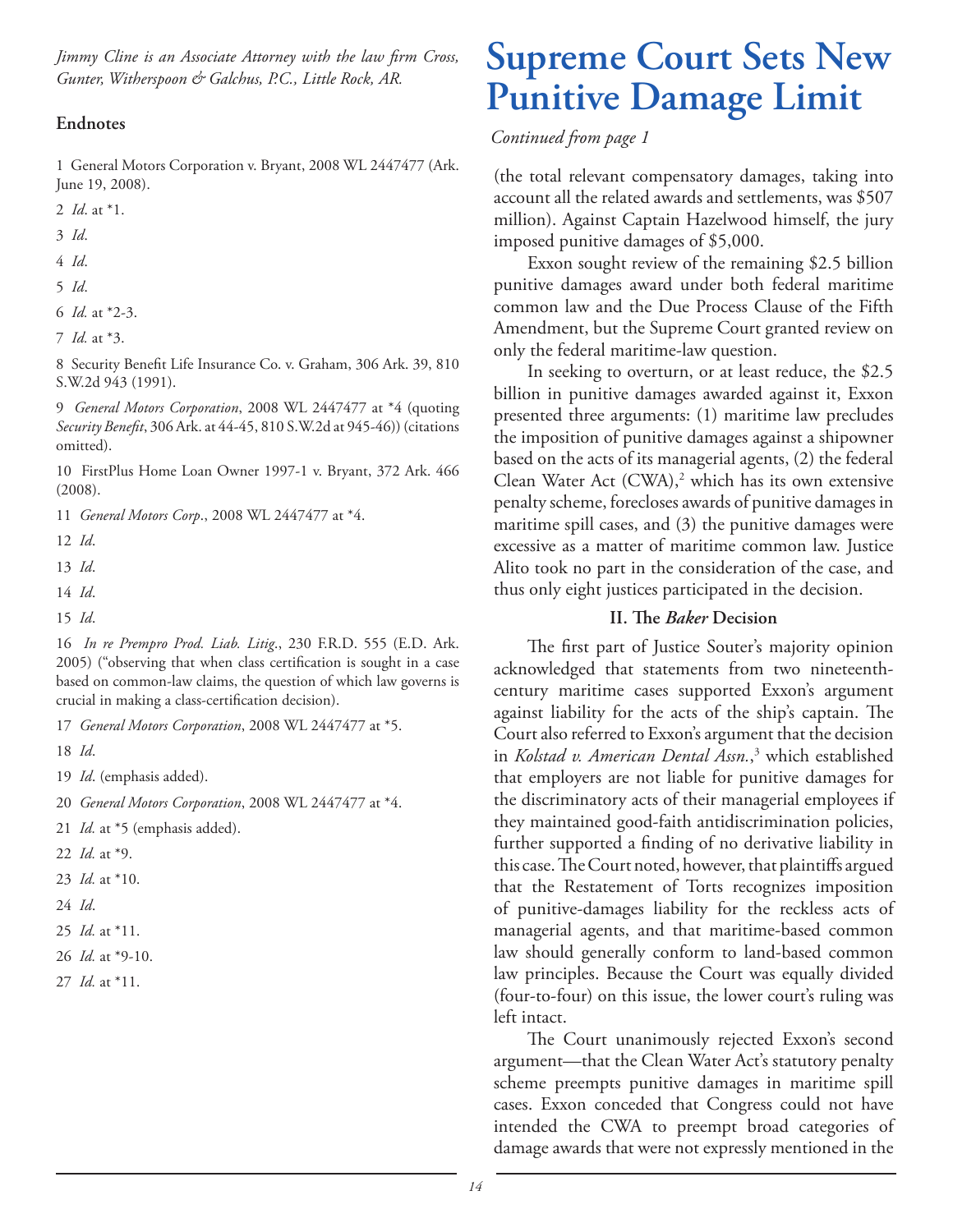statute, including compensatory damages for thwarting economic activity and compensatory damages for personal injury. Absent a clear indication of Congressional intent to preempt punitive damages, or a conflict with the statutory scheme, the Court was unwilling to accord the CWA that preemptive effect.

The Court then turned to Exxon's third issue, which was one of first impression. Namely, as a matter of federal common law in maritime cases, was the \$2.5 billion punitive damage award excessive? Writing for himself, Chief Justice Roberts, and Justices Kennedy, Scalia, and Thomas, Justice Souter began by tracing the "modern Anglo-American doctrine of punitive damages" from the eighteenth century to today, noting that in earlier eras punitive damages were often intended to provide redress for otherwise uncompensated injuries. Contemporary decisions, on the other hand, recognize that "punitives are aimed not at compensation but principally at retribution and deterring harmful conduct." In addition, the Court noted, heavier punitive damage awards have generally been thought to be justifiable when wrongdoing is hard to detect (increasing the defendant's chances of getting away with it), and when the value of injury and the corresponding compensatory award are small (providing low incentives to sue).

The majority opinion next examined various states' experiences with punitive damage awards, and the different methods employed to regulate them, such as barring punitive damages altogether, permitting them only when specifically authorized by statute, imposing statutory limits in the form of absolute monetary caps, and imposing a maximum ratio of punitive-tocompensatory damages. Yet despite these limitations, the Court noted with concern, "punitive damages overall are higher and more frequent in the United States than they are anywhere else" in the world.

The Court acknowledged that American punitive damages have been the target of significant criticism in recent decades, but noted scholarly research that indicated that the median ratio of punitive-to-compensatory awards in practice does not exceed 1:1. This shows "an overall restraint," the majority stated, and "that in many instances a high ratio of punitive to compensatory damages is substantially greater than necessary to punish or deter."

The heart of the punitive damages problem is not, the Court concluded, "mass-produced runaway awards." Rather, "[t]he real problem… is the stark unpredictability of punitive awards." Two cases with "strikingly similar facts" could produce two very different results; one defendant subjected to massive punitive damages, the other subjected to no punitives at all. This implicates

one of the core values of our justice system: a sense of fairness. The scholarly research suggested that in some outlier cases, the ratio is significantly higher than  $1:1$ , and thus in these cases punitive liability "dwarf[s] the corresponding compensatories."

The Court briefly summarized its earlier punitive damages decisions, in which it had imposed guidelines and limitations based on the Due Process Clause. Although the Court has thus far rejected any precise mathematical formula, it has also said that "few awards exceeding a single-digit ratio between punitive and compensatory damages, to a significant degree, will satisfy due process."4 Yet the question presented in *Baker* was a somewhat different one; the issue was not the outer limits of the Constitution, but rather the Court's common law authority to regulate unpredictable and eccentrically high punitive damage awards in the absence of a statute.

With this goal in mind, the Court considered three possible "approaches"—one verbal and two quantitative. First, several states had devised multi-factor "tests" to guide judicial review of juries' punitive awards. But the Court was "skeptical that verbal formulas, superimposed on general jury instructions, are the best insurance against unpredictable outliers." The Court's experience with attempts to produce consistency in criminal sentencing provided a useful comparison, and left the Justices "doubtful that anything but a quantified approach will work." In particular, in the last quarter-century, federal sentencing had rejected an "indeterminate" sentencing scheme, where "similarly situated offenders" received vastly disparate sentences, with a system of detailed guidelines tied to exactly quantified sentencing results. This experience "strongly suggest[ed]" that, absent specific limitations, "it is inevitable that the specific amount of punitive damages awarded… will be arbitrary."

Second, the Court considered a "hard dollar cap on punitive damages," which had been adopted by several states. The Court quickly dismissed this option, however, because of the difficulty in settling on a particular dollar figure that would apply across the board to all tort and contract injuries. Moreover, unlike legislation, courtimposed dollar caps cannot easily be revised to account for inflation or other unanticipated concerns.

The "more promising alternative" was to peg punitive to compensatory damages by using a ratio or maximum multiple. To critics who would complain that this sort of judicial policymaking is better left to the legislature, the Court answered that the judiciary could not wash its hands of a problem it created (by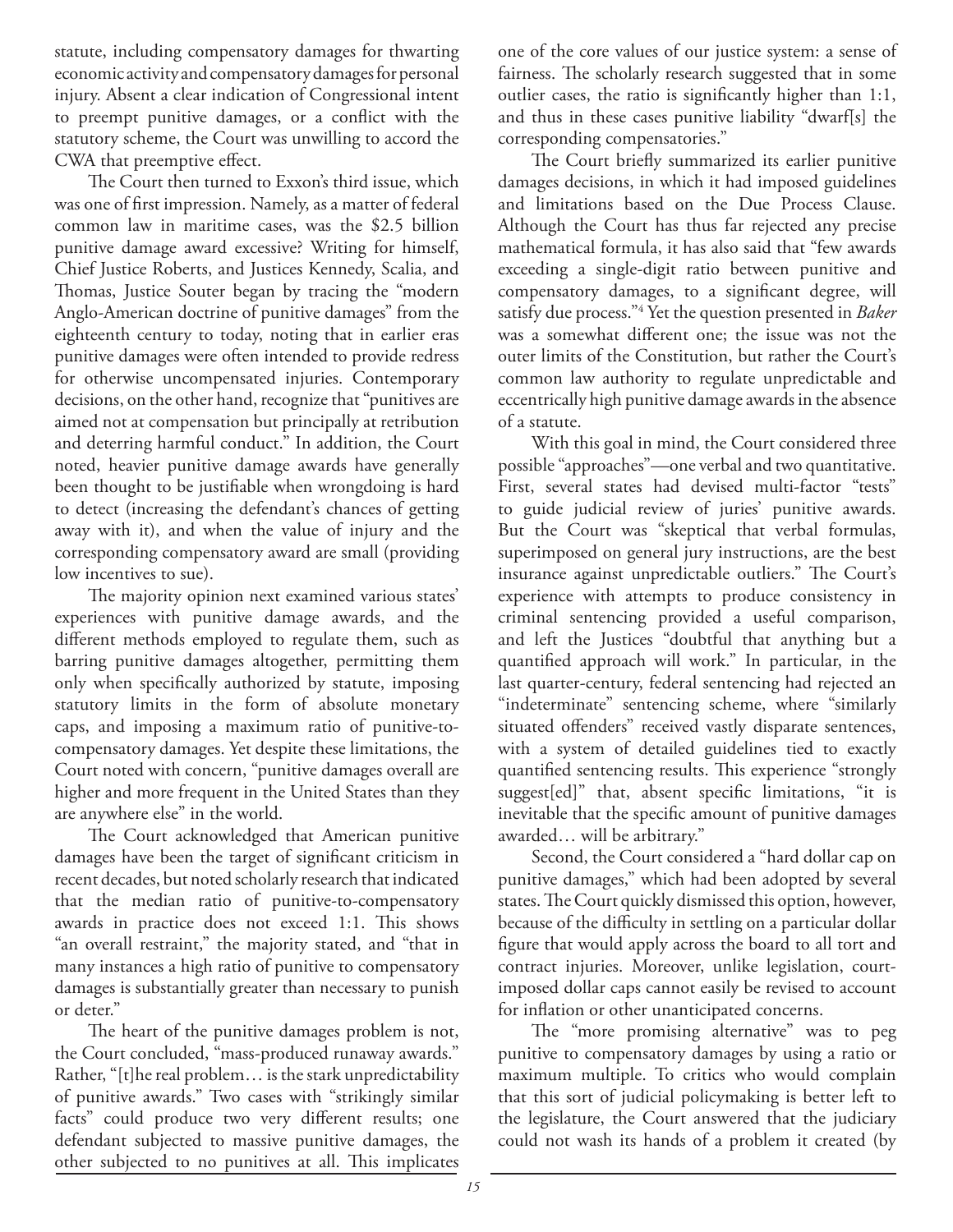allowing punitive damage awards in the first place) by calling quantified standards "legislative." In any event, courts have historically fashioned numerical caps in other contexts—for example, the 21-year rule against perpetuities, and certain judge-made limitations periods for civil actions. "And of course," the Court importantly added, "the relevance of the ratio between compensatory and punitive damages is indisputable, being a central feature in our due process analysis."

When it came to selecting a specific numerical ratio, the Court first considered and rejected 3:1. This was too high because states with 3:1 ratios generally apply them where the underlying tortious action is worse than negligent, but less than malicious. In *Baker*, Exxon's actions were merely reckless, and Exxon's recklessness regarding Captain Hazelwood was not motivated by financial gain. The Court also considered and rejected a 2:1 ratio, which arose from treble-damages statutes devised to induce private enforcement. This concern was not present in *Baker*, with its "staggering" damages and multiple criminal indictments.

The Court ultimately settled on a 1:1 ratio, for several reasons. It again cited the scholarly research that had catalogued hundreds of punitive awards—in these cases, which ranged from malice to recklessness to gross negligence, the median ratio was significantly *less than* 1:1. Specifically, the ratio expressed in these studies was 0.65:1. "In a well-functioning system, we would expect that awards at the median *or lower* would roughly express jurors' sense of reasonable penalties in cases with no earmarks of exceptional blameworthiness… and without the modest economic harm or odds of detection that would have opened the door to higher awards." The Court also referred back to its due process cases, in which it had announced that "substantial" compensatory damages warrant a lower ratio, perhaps "only *equal to* compensatory damages." Accordingly, the Court concluded "that a 1:1 ratio, which is above the median award, is a fair upper limit."

As a result, the Court vacated the judgment and remanded for re-calculation of punitive damages, given this maximum 1:1 ratio. In practical terms, *Baker* reduced the punitive award against Exxon from the Ninth Circuit's \$2.5 billion to a maximum award of approximately \$500 million.

Justice Scalia, joined by Justice Thomas, concurred, noting their continuing belief that prior decisions imposing due process limits on punitive damages "were in error," but "agree[ing] with the argumentation based upon those prior holdings."

Justice Stevens dissented as to the use of any precise ratio. Congress, not the Court, he wrote, should make

these sorts of empirical judgments. He also argued that, unlike land-based tort cases, punitive awards in federal maritime cases are more likely necessary to *compensate* for certain "intangible injuries," such as pain and suffering, that are not compensable under general maritime law. In addition, Justice Stevens pointed out that the majority had failed to identify a single state *court*, as opposed to legislature, that had imposed a precise ratio. Finally, Justice Stevens contended that abuse-of-discretion review was adequate to deal with the sort of outlier cases driving the majority's decision, and that it, rather than the majority's more searching review, is more consonant with courts' traditional common-law review where no constitutional issue is implicated.

Justice Ginsburg also dissented. Although she recognized that it was "beyond question [that] 'the Court possesses the power to craft the rule it announce[d],'" she found "that the question is close [but she]… share[d] Justice Stevens' view that Congress is the better equipped decisionmaker."

Finally, Justice Breyer dissented as to the application of a 1:1 standard under the facts of the case. In his view, "a limited exception to the Court's 1:1 ratio is warranted here" because Exxon's behavior went beyond the minerun case of reckless behavior, and because the Ninth Circuit had already reduced the award by 50%.

### **III.** *Baker*'s Potential Implications for The Future

The *Baker* decision is significant not only for the limit it establishes in federal maritime common law but also for the broader guidance that it provides to courts throughout the country in interpreting the scope of the limits on punitive damage awards under the federal Due Process Clause and state common law. While *Baker* of course arose in a specific and somewhat specialized context—federal maritime law—the decision is important in several respects that may have application far beyond that narrow context.

Perhaps most directly, there is little principled basis for refusing to extend *Baker*'s 1:1 ratio to other areas of federal common law. After all, the impetus for this fixed upper limit derived from the Court's concern—expressed in its most dramatic statement yet—over the problem of the "stark unpredictability of punitive awards." It found that the "spread [between punitive damages awards] is great, and the outlier cases subject defendants to punitive damages that dwarf the corresponding compensatories," and that this disparity flows not from legitimate casespecific differences, or reasonable judgments by judges and juries based thereon, but from "the inherent uncertainty of the trial process."<sup>5</sup> The Court concluded that this "implication of unfairness" is in fundamental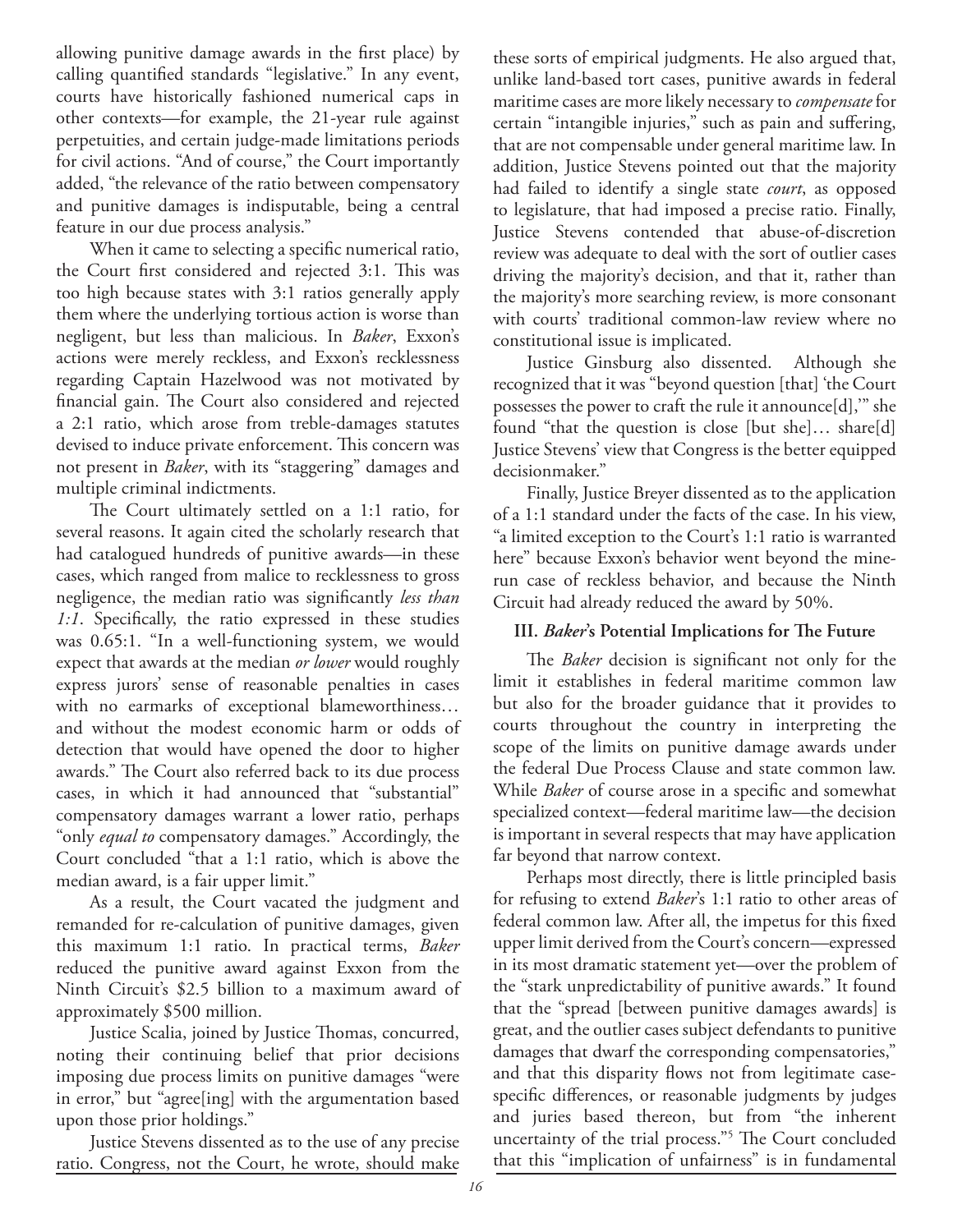tension with our system, where the "commonly held notion of law rests on a sense of fairness in dealing with one another." And the Court reaffirmed the centrality of the "fair notice" principle, stating that even those defendants characterized as the worst offenders should be able to "look ahead with some ability to know what the stakes are in choosing one course of action or another."

Decisions relying on *Baker* are still sparse, of course, but there is some early indication that its fundamental holding will be applied outside of the maritime context. For example, in *Mendez v. County of San Bernardino*, the Ninth Circuit indicated that *Baker*'s 1:1 ratio would also apply in the context of a federal civil rights case. Indeed, Justice Stevens noted in his *Baker* dissent that "there may be *less* reason to limit punitive damages in this sphere [of maritime cases] than in any other" because certain types of intangible harm are not compensable under general maritime law.6

The obvious question after *Baker* is whether the 1:1 maximum common-law ratio indicates a shift in the Court's due process jurisprudence toward a tighter limit on an acceptable ratio. Specifically, while the Court had consistently declined to impose a strict numerical limit in prior due process cases, might *Baker* signal a willingness to reconsider that approach? Justice Ginsburg squarely raises this question in her dissent: "On next opportunity, will the Court rule, definitively, that 1:1 is the upper limit due process requires"? In this respect it seems quite important that the Court expressly and repeatedly supported its 1:1 limit for federal maritime law with reference to its prior constitutional due process decisions in *BMW of North America, Inc. v. Gore*, 7 and *State Farm Mutual Automobile Insurance Co. v. Campbell*. 8 In particular, it noted *State Farm*'s presumption that singledigit multipliers are more likely to comport with due process, and that in cases with "substantial" compensatory damages a 1:1 ratio "can reach the outermost limit of the due process guarantee." *State Farm* powerfully signaled to lower courts that anything above a 9:1 ratio was likely to be unconstitutionally excessive. And *Baker* should point the courts in the further direction of tighter ratios and more searching excessiveness review, because concerns over unpredictability and "fair notice" to defendants have long been at the heart of constitutional due process review.

And specifically with respect to class actions, *Baker* makes the important observation that class actions involving a large number of potential plaintiffs may necessary involve "substantial" compensatory damages, regardless of the amount of the individual awards. "[I]n such cases, individual awards are not the touchstone,

for it is the class option that facilitates suit, and a class recovery of \$500 million is substantial. In this case, then, the constitutional outer limit may well be 1:1." In other words, at least in large class actions, *Baker*'s 1:1 ratio may in fact represent the due process ceiling for punitive damage awards.

Interestingly, the Court relied extensively at several junctures on scholarly studies in establishing the factual basis for its conclusion that there is a disturbing disparity in punitive damages awards, signaling for the first time the potential jurisprudential importance of statistical analysis in this area. Yet the Court explicitly declined to rely on other academic literature that demonstrated, anecdotally, consistency in punitive awards, "[b]ecause this research was funded in part by Exxon." Apparently research funded by the defendant before the Court will be accorded no weight, regardless of its quality and scholarly bona fides.

The significance of *Baker's* 1:1 ratio cannot logically be confined to federal maritime cases. At the very least, this same ratio arguably should apply across the board in other types of federal cases as a matter of federal common law. But even more important, *Baker* may be a crucial step in the Court's progression toward a more precise due process limitation on punitive damages in *all* state and federal cases.

*William E. Thomson is Of Counsel in the Los Angeles office of* Gibson, Dunn & Crutcher LLP, and a member of the firm's *Appellate and Constitutional Law practice group. He specializes in litigating punitive damages issues. Kahn A. Scolnick is an*  Appellate Group associate in the same office.

### **Endnotes**

- 1 Exxon Shipping Co. v. Baker, 128 S. Ct. 2605 (2008)
- 2 33 U.S.C. § 1251 et seq.
- 3 527 U.S. 526, 544 (1999)

4 State Farm Mut. Auto. Ins. Co. v. Campbell, 538 U.S. 408, 425 (2003).

5 Quoting BMW of N. Am., Inc. v. Gore (Ala. 1994) 646 So.2d 619, 626 ( per curiam).

- 6 540 F.3d 1109 (9th Cir. 2008).
- 7 517 U.S. 559 (1996).
- 8 538 U.S. 408 (2003).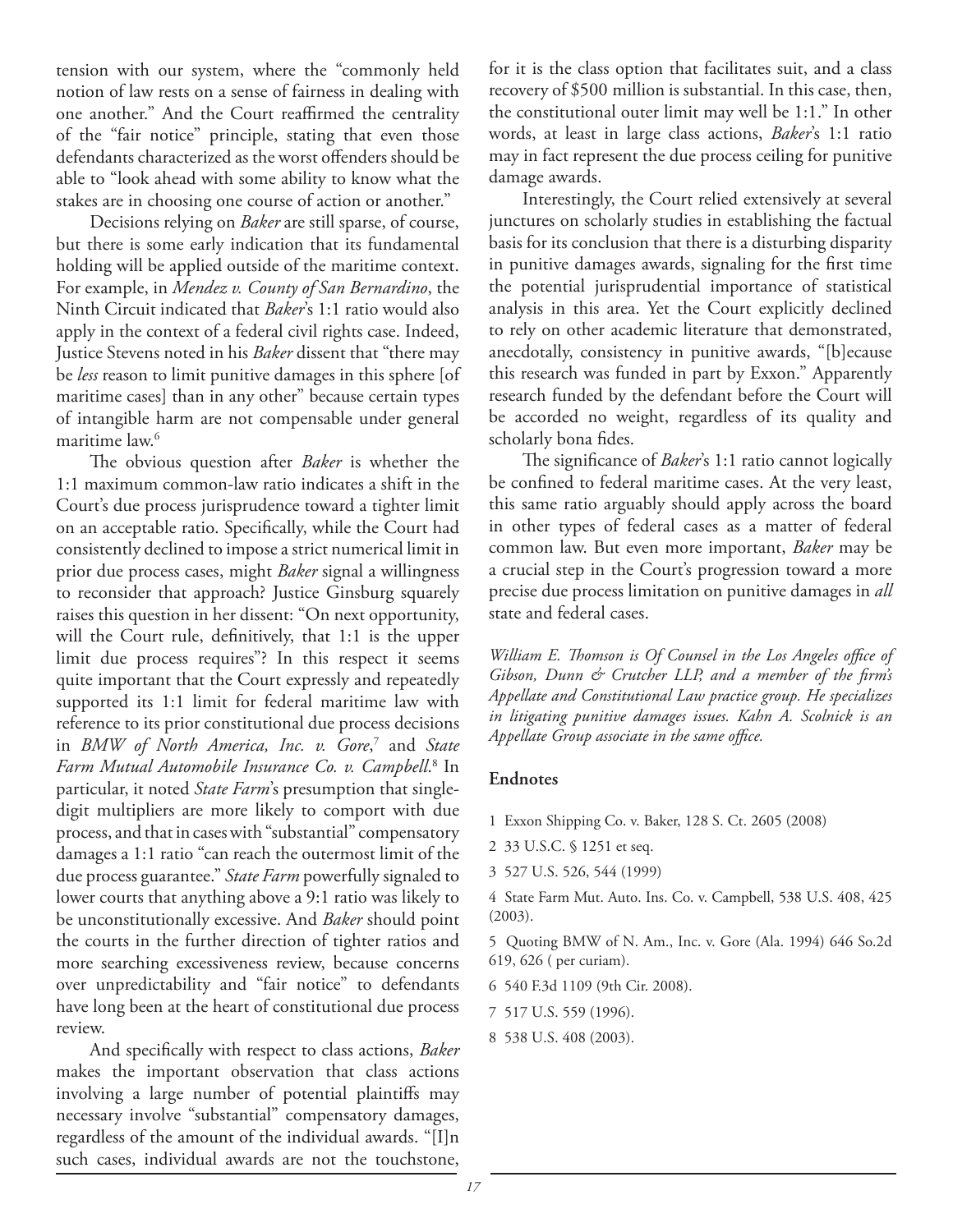# **The Reform Act and Selection of Lead Plaintiffs and Lead Counsel in Securities Class Actions**

### *Continued from page 5*

The balancing of these factors apparently leads to limited, but significant, public and labor pension fund participation in securities class actions. More importantly, what public and labor pension funds do is cherry-pick the best cases. Two recent studies have found that institutional investors are more likely to become the lead plaintiff in larger cases where there is a higher probability of corporate malfeasance (e.g., there has already been a financial restatement or an SEC investigation).<sup>7</sup> Less compelling cases are thus left to individual investors exactly the type of plaintiffs that Congress feared would be unable to effectively monitor class counsel.

As for the cases in which institutional investors do participate, proponents of the PSLRA's lead plaintiff provision had hoped their participation would lead to larger settlements and reduced attorneys' fees. The empirical evidence suggests that this is happening, but it is not entirely conclusive. Studies have found that the participation of institutional investors is associated with a statistically significant increase in settlement amounts.<sup>8</sup> The extent to which this may just be the result of institutional investors taking on the stronger cases, however, has been difficult to measure.<sup>9</sup> The data on attorneys' fees awards is also mixed. The most comprehensive academic study to date, for example, has found that the participation of public pension funds leads to smaller fee requests and awards, but that the participation of labor pension funds has no such effect.<sup>10</sup>

With appropriate caveats, one can summarize the overall impact of the PSLRA's lead plaintiff provision as follows: the good cases have gotten better, but the bad cases are still bad. The two matters that have recently caught the public's attention support that conclusion. The Milberg Weiss criminal case related to smaller securities class actions, including post-PSLRA cases, in which individual investors agreed to act as lead plaintiffs in return for a kickback from the eventual attorneys' fees

award.<sup>11</sup> The courts were unaware of these illegal side agreements. The lack of client oversight led to higher fee awards, with class members receiving correspondingly smaller payments.<sup>12</sup>

In contrast, the Enron securities class action has been held up as a sterling example of the PSLRA at work.<sup>13</sup> As a high-profile, large damages case with every possible indicia of fraud, there was extensive competition among plaintiffs' law firms to represent the institutional investors that experienced significant losses. The Regents of the University of California, who were selected as lead plaintiff in the case, interviewed a number of class action specialist firms and were able to negotiate a sliding scale fee of 8% to 10% of the eventual recovery (well below the typical 25% - 30% contingency fee in securities class actions).14 Even though the agreement resulted in a record attorneys' fees request of \$688 million, the court enthusiastically granted the award after finding it reasonable based on, among other things, the fact that the fee structure had been competitively negotiated.<sup>15</sup>

In light of these two matters, the question for legislators is how to modify the PSLRA's lead plaintiff provisions to ensure that the Milberg Weiss lead plaintiff process never happens again and that the Enron lead plaintiff process happens more often. A valuable step in the right direction is the Securities Litigation Attorney Accountability and Transparency Act (SLAATA), which was introduced in the Senate earlier this year by Sen. John Cornyn (R-TX).<sup>16</sup> The bill would require sworn certifications from lead plaintiffs and their attorneys disclosing potential conflicts of interest (including financial payments between the parties) and directs courts, as part of the lead counsel approval process, to consider the prospective lead counsel's fees and solicit competitive bids to ensure that those fees are based on market rates. Although SLAATA does an admirable job of addressing the issues of kickbacks and non-negotiated fee structures, it does not take the next step of trying to ensure that the selected lead plaintiff is the best candidate for the job.

Two potential additional changes to the PSLRA's lead plaintiff provision come to mind, one minor and one major. First, Congress should mandate that a lead plaintiff be awarded all of its reasonable expenses associated with participating in a case, including the time spent by inhouse personnel monitoring lead counsel. There is no reason why lead plaintiffs should be forced to pay out of their own pocket for the benefit (in large part) of other investors and this is one disincentive to institutional investor participation that can be easily removed. Second, SLAATA correctly would require courts to take a more activist role in assessing the appropriateness of lead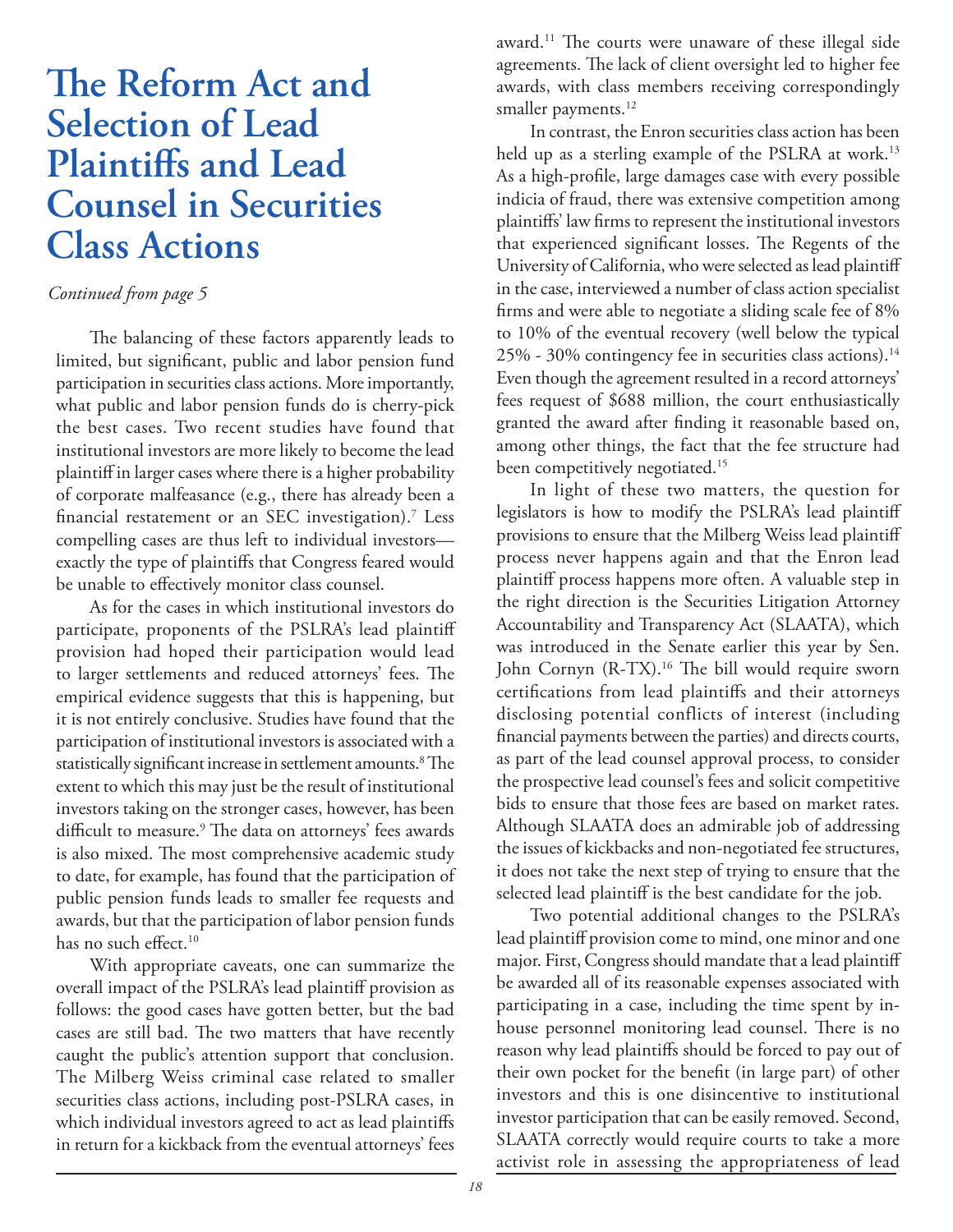counsel at the outset of the case. Congress should extend that activist role to the assessment of lead plaintiffs and do away with the "largest financial stake" test in favor of a more flexible multi-factor test. These factors should include the proposed lead plaintiff's ability to monitor the litigation, the amount of potential damages it has suffered, and any fee structure it has negotiated with its preferred counsel. The ideal candidate, of course, would be a large institutional investor with significant damages and lowcost, competent counsel.<sup>17</sup> While these reforms would not guarantee an increase in the number of institutional investor lead plaintiffs, they would improve the odds, while giving courts more flexibility in achieving Congress' goal of "client-driven" cases.

If the events of the past year demonstrate anything, it is that the PSLRA's lead plaintiff provision is too much of a hit-or-miss affair. SLAATA should spur a deeper legislative examination of how to improve the management of securities class actions so that investors, and not plaintiffs' lawyers, are consistently the primary beneficiaries of successful cases.

Lyle Roberts is a partner in the Washington, D.C. office of Dewey & LeBoeuf and the author of The 10b-5 Daily blog (www.the10b-*5daily.com). Mr. Roberts would like to thank Paul Howard, a Dewey & LeBoeuf associate, for his research assistance.* 

### **Endnotes**

1 *In re Molson Coors Brewing Co. Sec. Litig.*, 233 F.R.D. 147, 149 n.4 (D. Del. 2005).

2 15 U.S.C. §77z-1; 15 U.S.C. §78u-4.

3 *See* PriceWaterhouseCoopers, 2007 Securities Litigation Study 33 (2008), *available at* http://www.pwc.com/extweb/pwcpublications. nsf/docid/71BC6FB788E2FE8785257425006DEE88/\$file/2007\_ security\_litigation\_study.pdf.

4 *Id.*

5 See James D. Cox & Randall S. Thomas, *Does the Plaintiff Matter? An Empirical Analysis of Lead Plaintiff s in Securities Class Actions*, 106 Социм. L. Rev. 1587, 1606-09 (2006) ("Сох & Thomas").

6 *See id.* at 1611-14 (examining evidence of pay-to-play in the conduct of securities class actions).

7 *See id.* at 1629-30; Stephen J. Choi, Jill E. Fisch & A.C. Pritchard, *Do Institutions Matter? The Impact of the Lead Plaintiff Provision of the Private Securities Litigation Reform Act*, 83 Wash. U.L.Q. 869, 892 (2005) ("Choi, Fisch, & Pritchard") (finding 46% of public pension fund lead plaintiff cases involved defendant with pre-litigation accounting restatement or SEC investigation versus 23% of cases with other types of lead plaintiffs); Michael A. Perino, *Institutional Activism through Litigation: An Empirical Analysis of Public Pension Fund Participation in Securities Class Actions*, St. John's U. School of Law Legal Studies Research Paper No. 06-0055, at 12 (2006) ("Perino"), *available at* http://ssrn.com/abstract=938722.

8 See Cox & Thomas at 1631-32, 1636 (presence of institutional investor lead plaintiff increased settlement value by 4% for every 1% increase in provable losses); Choi, Fisch & Pritchard at 893-96, 900-01.

9 *See id*.; *cf.* Perino at 13-25 (even controlling for self-selection of cases there may be an increase in settlement amounts).

10 See Michael A. Perino, Markets and Mentors: The Impact of *Competition and Experience on Attorneys' Fees in Securities Class Actions*, St. John's U. School of Law Legal Studies Research Paper No. 06-0034, at 2-3 (2006) ("Perino II), *available at* http://ssrn. com/abstract=870577.

11 See Michael A. Perino, *The Milberg Weiss Prosecution: No Harm*, *No Foul?*, 11 Briefly 9 (AEI Legal Center for the Public Interest 2008), *available at* ttp://www.aei.org/docLib/20080528\_Briefly\_ v11n9\_web(2).pdf.

12 *Id.*at 7-8 (comparing fee awards).

13 *See, e.g.,* Paul S. Atkins, Speech by SEC Commission: Remarks before the U.S. Chamber Institute for Legal Reform (Feb. 16, 2006) ("When talking about the importance and effectiveness of the lead plaintiff provision of the PSLRA, Chairman [Christopher] Cox likes to point to the Enron class action suits... One of the first moves made by the UC [University of California] Regents was to negotiate a significantly reduced legal fee that resulted in hundreds of millions more dollars for injured investors."), *available at* http://www.sec. gov/news/speech/spch021606psa.htm.

14 *In re Enron Corp. Sec., Derivative & ERISA Lit.*, No. MDL-1446, Civil Action No. H-01-3624, 2008 WL 4178130, at \*\*24-26 (S.D. Tex. Sept. 8, 2008).

15 *Id.* at \*73. The focus here is on the lead plaintiff and lead counsel interaction, not the appropriateness of the actual amount of fees awarded (which was the subject of numerous objections from class members).

16 S. 3033, 110th Cong. (2008), *available at* http://thomas.loc. gov/cgi-bin/bdquery/z?d110:s.03033:.

17 If Congress were to implement this reform, it would limit the need for the auctioning of the lead counsel role to cases where the available lead plaintiffs do not appear to have used competition or otherwise engaged in arm's length bargaining in their retention of counsel. *See also* Perino II at 33-35 (recommending courts continue to experiment with auctioning lead counsel role in such circumstances).